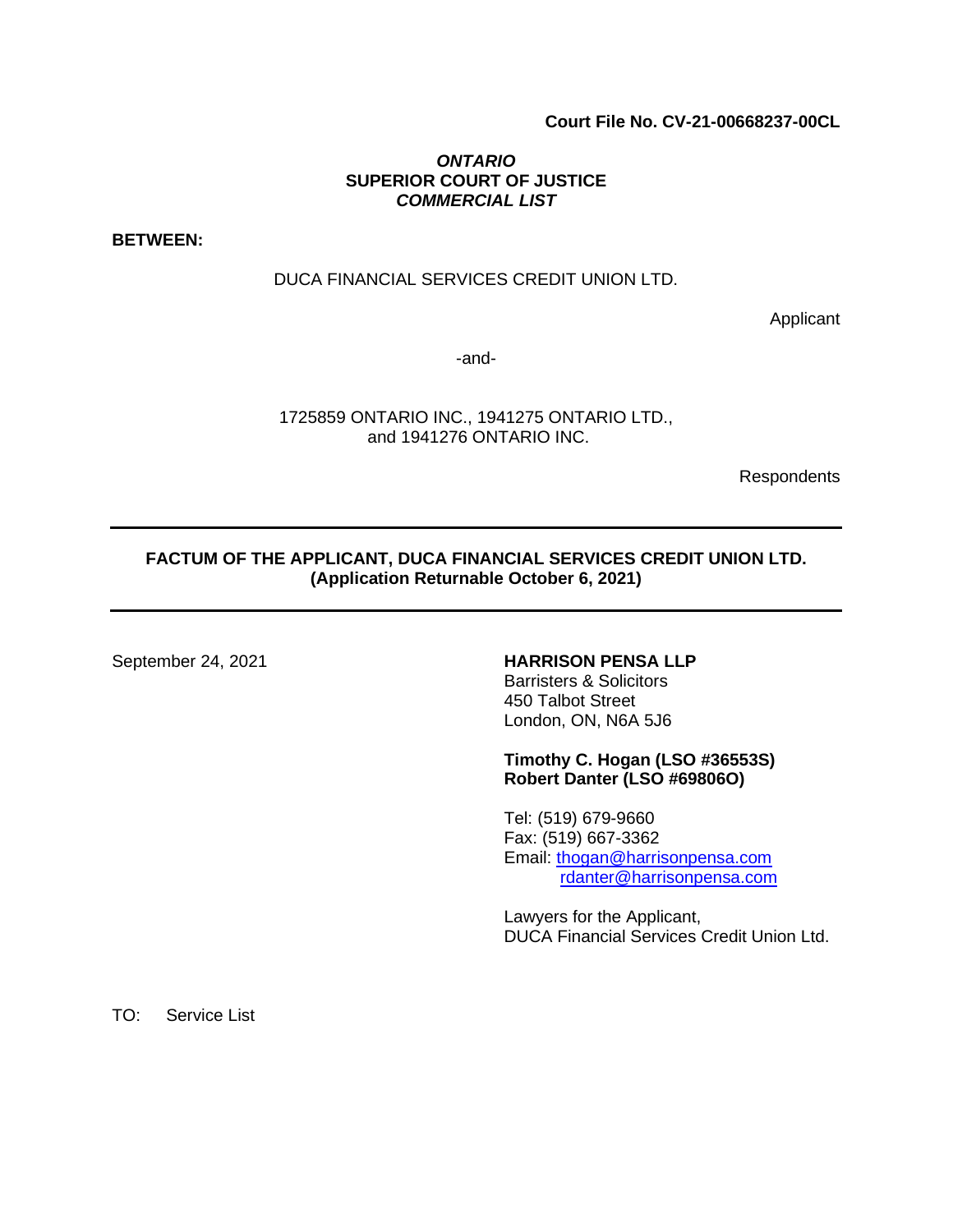# **Court File No. CV-21-00668237-00CL**

### *ONTARIO*  **SUPERIOR COURT OF JUSTICE**  *COMMERCIAL LIST*

**BETWEEN:** 

#### DUCA FINANCIAL SERVICES CREDIT UNION LTD.

Applicant

-and-

1725859 ONTARIO INC., 1941275 ONTARIO LTD., and 1941276 ONTARIO INC.

Respondents

#### **PART I – THE MOTION**

The Applicant, DUCA Financial Services Credit Union Ltd. ("**DUCA**" or the "**Applicant**") seeks the following Order, substantially in the form attached as Schedule "A" (the "**Appointment Order**") to the Notice of Application:

- a) Appointing msi Spergel inc. as Receiver ("**Spergel**" or the "**Receiver**"), without security, of all of the assets, undertakings and properties of the Respondents, 1725859 Ontario Inc. ("**859**"), 1941275 Ontario Ltd. ("**275**"), and 1941276 Ontario Inc. ("**276**") (collectively, the "**Debtors**") acquired for, or used in relation to a business or businesses carried on by the Debtors, and of the real property described at Schedule "A" to the Appointment Order (the "**Property**");
- b) That the time for service, filing and confirming of the Notice of Application and the Application Record be abridged and validated so that this application is properly returnable today and dispensing with further service thereof; and,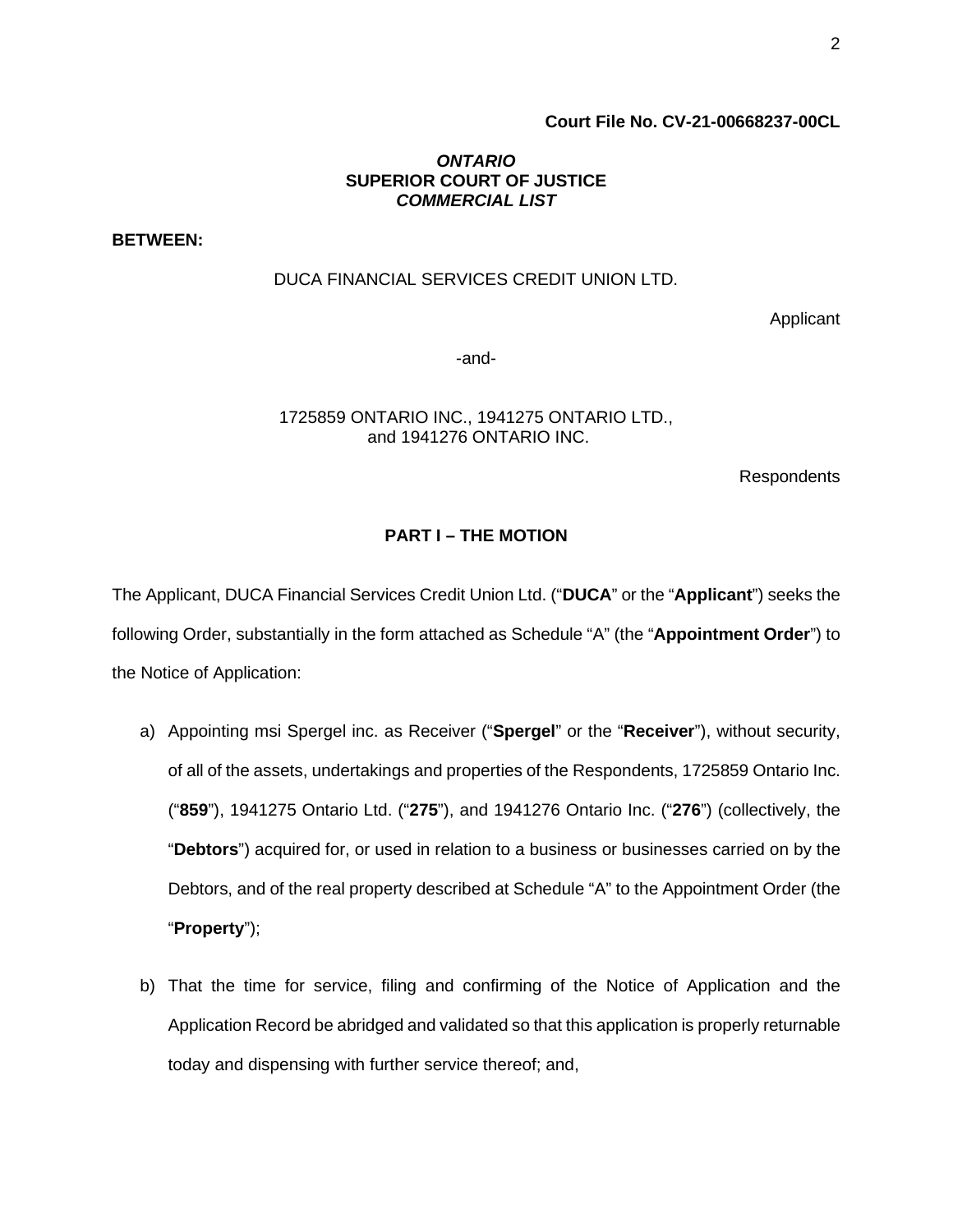c) Such further and other relief as to this Honourable Court may seem just.

#### The Position of DUCA

- 1. It is DUCA's position that the present circumstances are an appropriate case for the appointment of the Receiver, including the following (all capitalized terms as defined herein):
	- a) DUCA is a secured creditor of the Debtors pursuant to the Mortgages and the GSA;
	- b) The Debtors are in Default of the terms of the Financing, as a result of, *inter alia*, the subsequent encumbrances registered on title to the Real Properties, and enforcement actions in relation to same and the Property Tax Arrears;
	- c) The Debtors have failed to cure the Defaults, and the Demands issued by DUCA have expired;
	- d) The Mortgage Loan matured on August 30, 2021;
	- e) In the face of the expired Demands, the Debtors are insolvent. No further terms of credit nor forbearance are available to the Debtors from DUCA. It is necessary for the protection of the Debtors' estate that a Receiver be appointed;
	- f) DUCA's Security provides DUCA with the right to appoint a Receiver over all property of the Debtors, as a result of the Defaults;
	- g) The Appointment of a Receiver is necessary to manage the Debtors' property, ensure that the Property Tax Arrears are cured, and that utilities and future property taxes are kept current; and,
	- h) A Receiver will also be required to complete the orderly sale of the Real Properties, and to ensure that the proceeds of any such sale are applied to the Obligations. In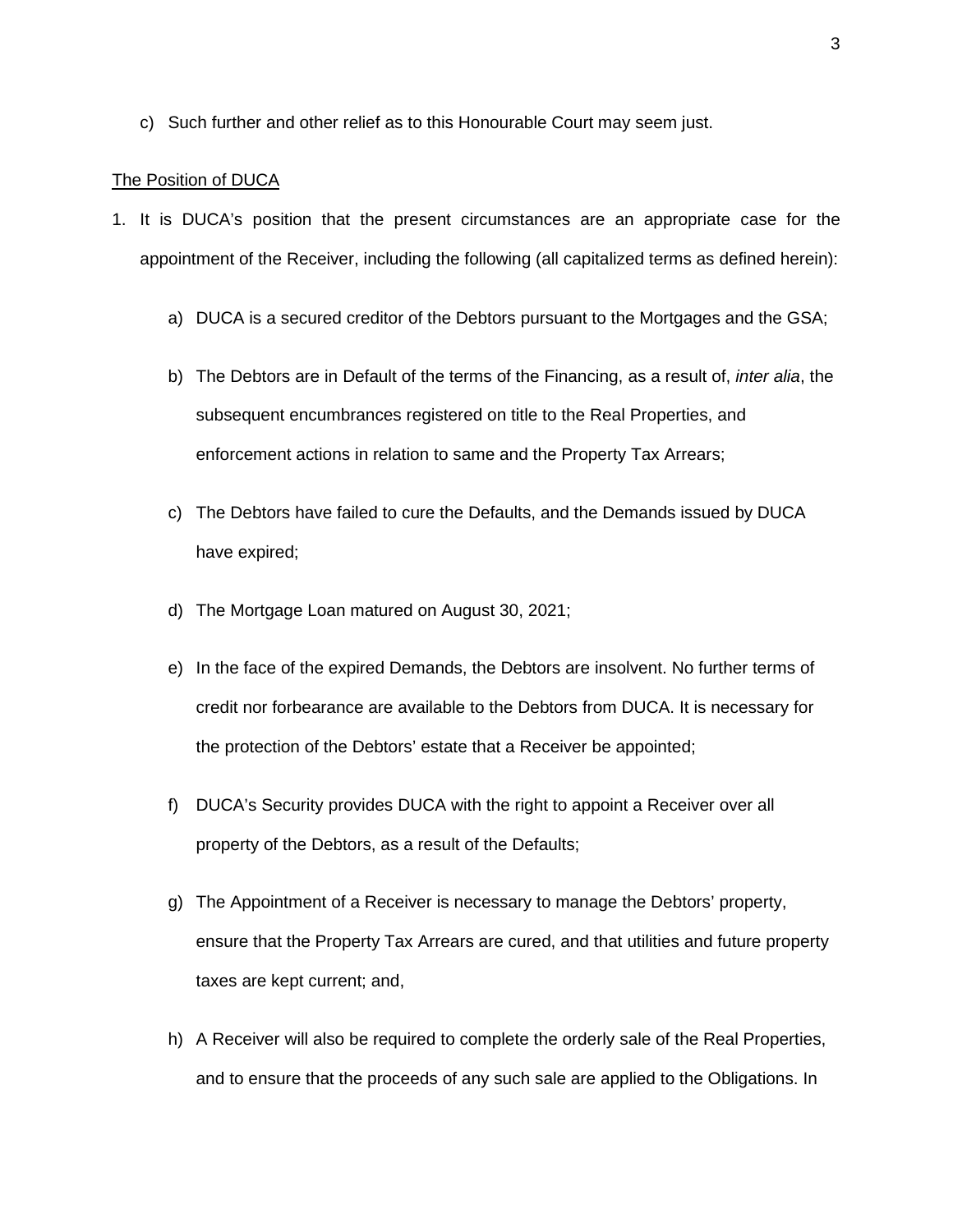relation to any such sale, the Appointment of Receiver is also necessary to deal with the subsequent encumbrances, with any former employee(s) and with the business assets of the Debtors.

# **PART II – FACTS/OVERVIEW**

2. The Debtors, 859, 275 and 276, are companies incorporated pursuant to the laws of the Province of Ontario.

> **Reference: Affidavit of Ivan Bogdanovich, sworn August 24, 2021, at para 2 and Exhibits "A" to "C" thereto (the "Bogdanovich Affidavit").**

3. Aneel Jackson Shaukat is the sole officer and director of each of the Debtors, and is a guarantor of the Obligations of the Debtors to DUCA.

# **Reference: Bogdanovich Affidavit at para 3.**

- 4. The Debtors are insolvent, and are currently in Default (a "**Default**", or the "**Defaults**") of their obligations to DUCA as a result of, *inter alia*, the following (all capitalized terms as defined below):
	- a) The Debtors have granted the Subsequent Charges over the Real Properties without the knowledge or consent of DUCA, to each of 122 Ontario, Nano, and Lekhi;
	- b) Lekhi, *via* the Lekhi Estate, has commenced enforcement proceedings in relation to the 275 Property, including issuance of the Lekhi Notice of Sale;
	- c) The Mortgage Loan matured on August 30, 2021; and,
	- d) As at July 7, 2021, there are Property Tax Arrears owing in relation to the Real Properties as follows: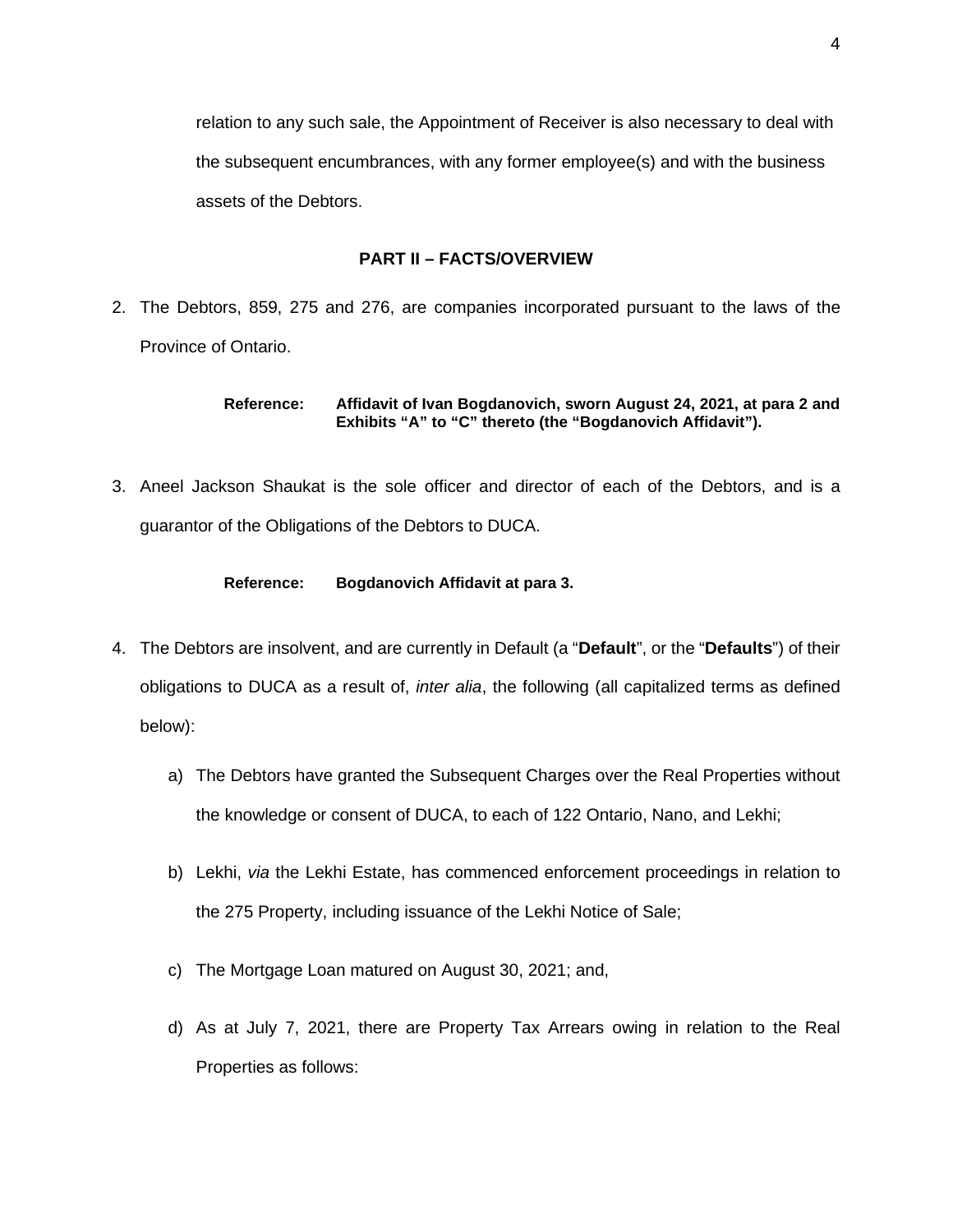- i. The sum of \$1,342.71 in relation to the 859 Property;
- ii. The sum of \$8,211.60 in relation to the 275 Property; and,
- iii. The sum of \$56,135.31 in relation to the 276 Property.

(collectively, the "**Property Tax Arrears**")

(collectively, the "**Defaults**")

**Reference: Bogdanovich Affidavit at para 4.** 

### 859 Property

- 5. The Debtor, 859, is the owner of real property municipally known as 629 King Street W, Ste 217, Toronto, Ontario, comprising a residential condominium unit, and legally described as:
	- a) UNIT 17, LEVEL 2, TORONTO STANDARD CONDOMINIUM PLAN NO. 2534 AND ITS APPURTENANT INTEREST; SUBJECT TO AND TOGETHER WITH EASEMENTS AS SET OUT IN SCHEDULE A AS IN AT4291912; CITY OF TORONTO (PIN 76534-0030 LT) (the "**859 Property**")

**Reference: Bogdanovich Affidavit, at paras 6 and 7 and Exhibit "D" thereto.** 

6. DUCA holds a first-priority charge over the 859 Property, as evidenced by the 859 Mortgage (as defined below).

#### **Reference: Bogdanovich Affidavit at para 8.**

7. There are two subsequent mortgagees of the 859 Property, being 1226460 Ontario Inc. ("**122 Ontario**") and Domenic Nano ("**Nano**"), which charges were granted without the knowledge or consent of DUCA.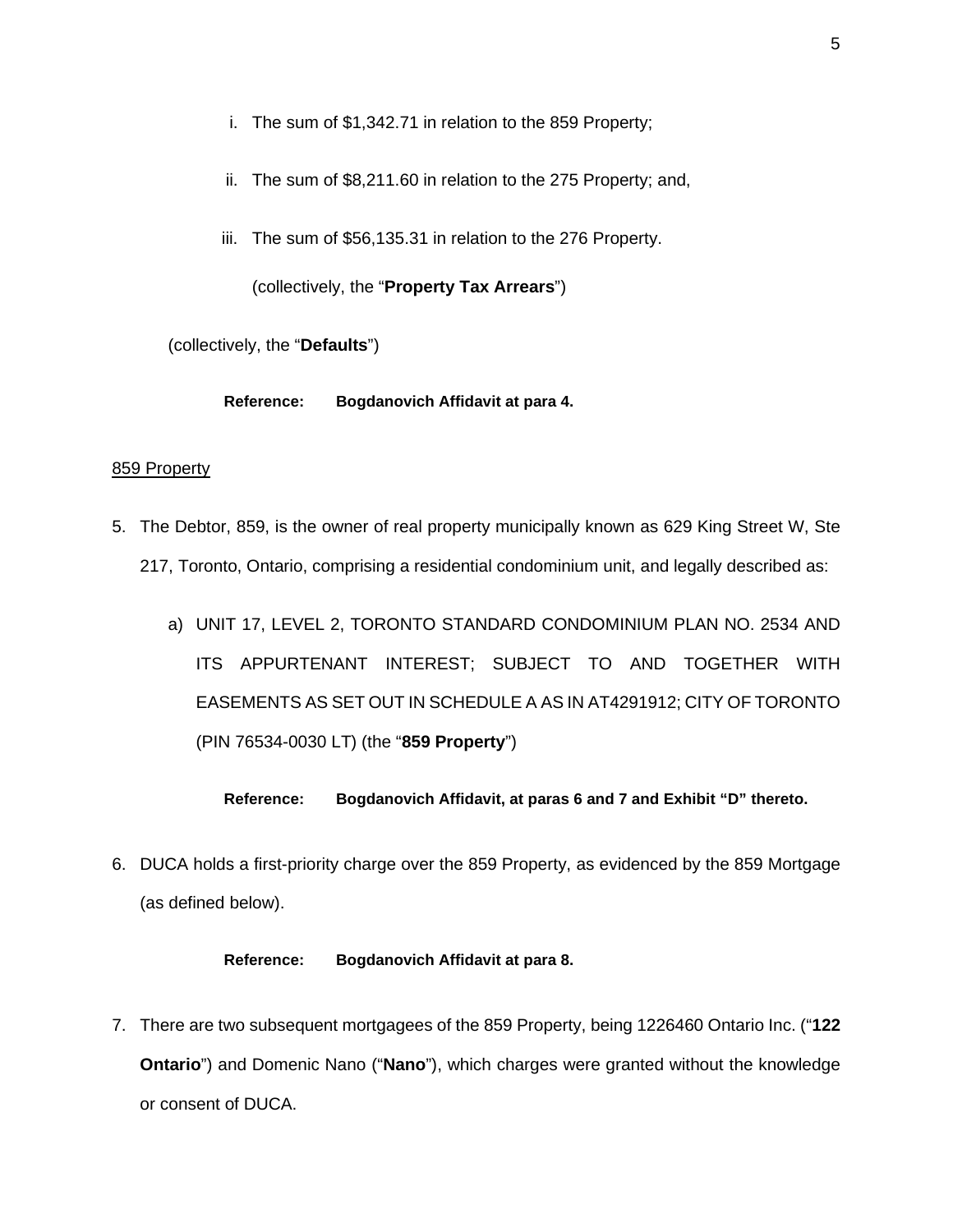- 8. There are Property Tax Arrears owing in relation to the 859 Property as follows, as at July 7, 2021:
	- a) For tax year 2021, the sum of \$27.25; and,
	- b) For tax year 2020, the sum of \$1,315.46.

**Reference: Bogdanovich Affidavit, at para 10 and Exhibit "E" thereto.** 

#### 275 Property

- 9. The Debtor, 275 is the owner of real property municipally known as 3 Glenmanor Drive, Brampton, Ontario, a residential property, and legally described as:
	- a) PCL 4-1, SEC 43M753 ; LT 4, PL 43M753 ; BRAMPTON (PIN 14244-0287 LT) (the "**275 Property**").

**Reference: Bogdanovich Affidavit, at paras 11 and 12 and Exhibit "F" thereto.** 

10. DUCA holds a first-priority charge over the 275 Property, as evidenced by the 275 Mortgage (as defined below).

#### **Reference: Bogdanovich Affidavit at para 13.**

11. There are three subsequent mortgagees of the 275 Property, being 122 Ontario, Nano, and Vijay Lekhi ("**Lekhi**"), which charges were granted without the knowledge or consent of DUCA.

**Reference: Bogdanovich Affidavit at para 14.**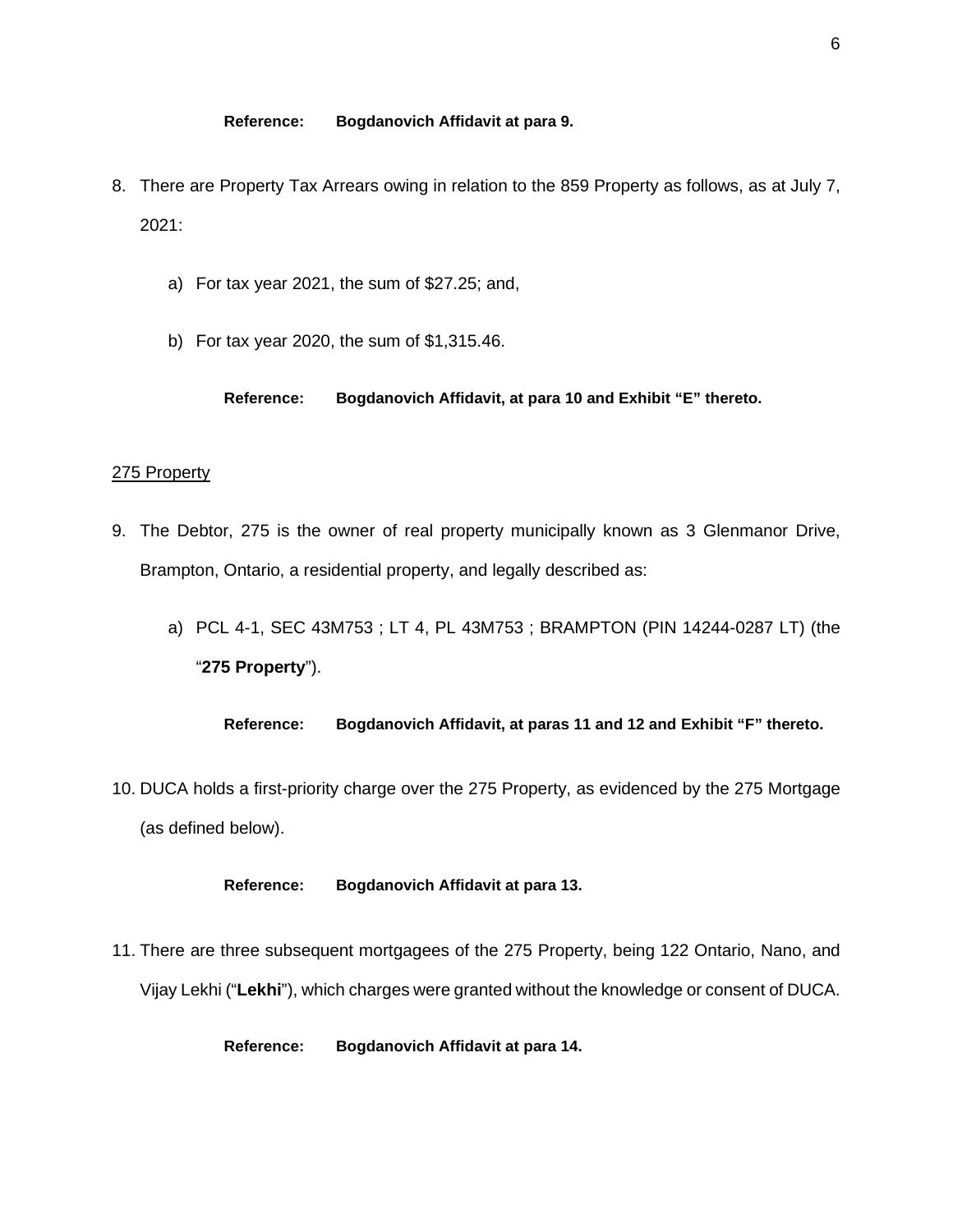12. Lekhi is deceased, and is represented by Amit Lekhi, as Estate Trustee for the Estate of Vijay Lekhi (the "**Lekhi Estate**"). The Lekhi Estate has commenced enforcement procedures as against the 275 Property, and did issue statutory notices to 275, including a Notice of Sale Under Mortgage/Charge to 275 (the "**Lekhi Notice of Sale**").

**Reference: Bogdanovich Affidavit, at para 15 and Exhibit "G" thereto.** 

13. DUCA's counsel is advised by counsel to the Lekhi Estate, and DUCA has confirmed through a litigation search that the Lekhi Estate has commenced an action naming 275 as a Defendant in the Ontario Superior Court at Brampton bearing Court File CV21000020620000.

#### **Reference: Bogdanovich Affidavit at para 16.**

- 14. There are Property Tax Arrears owing in relation to the 275 Property as follows, as at July 7, 2021:
	- a) For tax year 2021, the sum of \$5,379.37; and,
	- b) For tax year 2020, the sum of \$2,832.23.

#### **Reference: Bogdanovich Affidavit, at para 17 and Exhibit "H" thereto.**

#### 276 Property

- 15. The Debtor, 276, is the owner of real property municipally described as 50 Queen Street East, Brampton, Ontario, a commercial property, and legally described as:
	- a) PT LTS 4 & 5, E OF HURONTARIO ST & N OF QUEEN ST, PL BR2, PT 1, 43R6799 ; BRAMPTON (PIN 14124-0046 LT) (the "**276 Property**", collectively with the 859 Property and the 275 Property, the "**Real Properties**")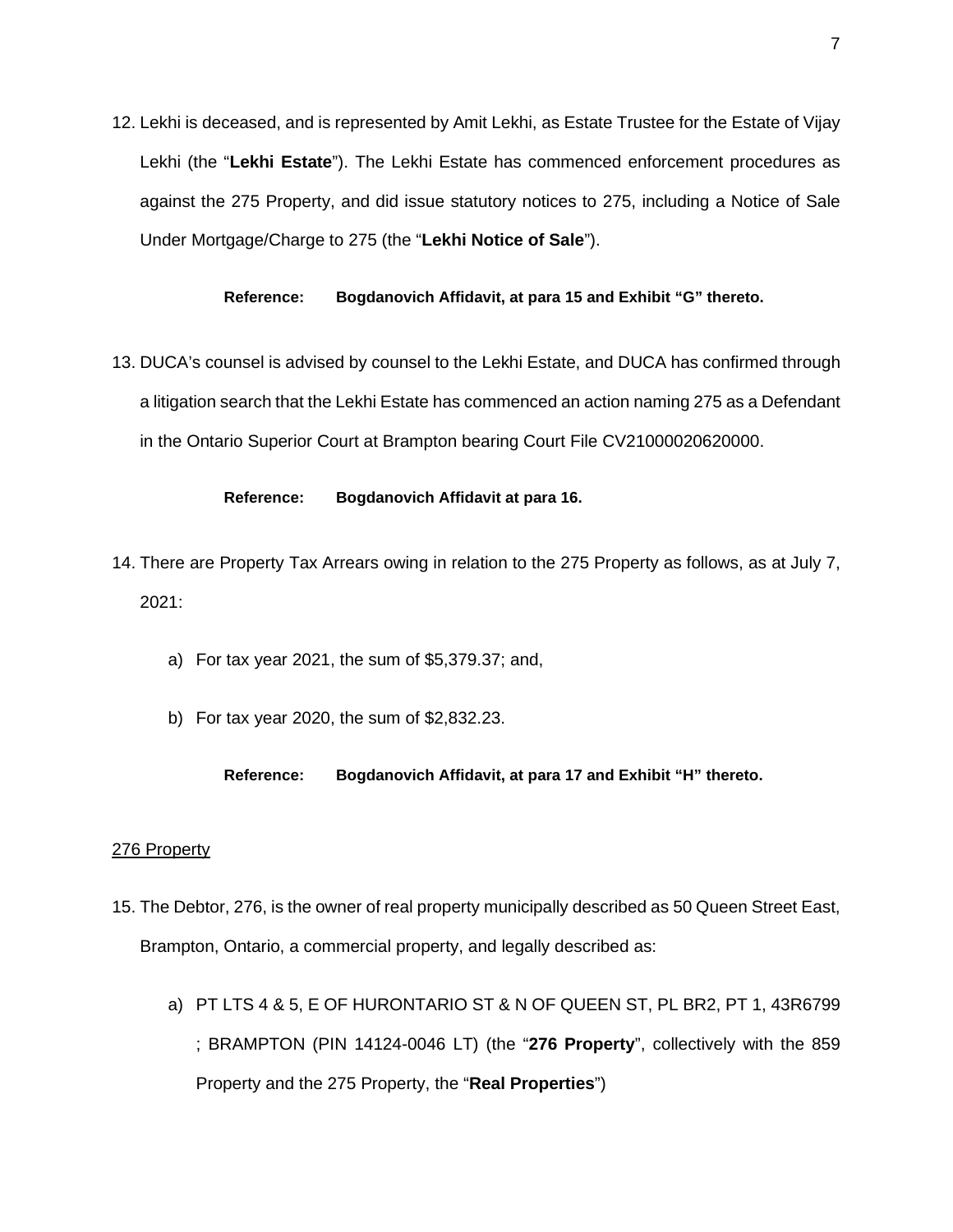# **Reference: Bogdanovich Affidavit, at paras 18 and 19 and Exhibit "I" thereto.**  16. DUCA holds a first-priority charge over the 276 Property, as evidenced by the 276 Mortgage (as defined below).

#### **Reference: Bogdanovich Affidavit at para 20.**

17. The 276 Property comprises a commercial building located in the City of Brampton, Ontario.

#### **Reference: Bogdanovich Affidavit at para 19.**

18. There are two subsequent mortgagees of the 276 Property, being 122 Ontario and Nano, which charges were granted without the knowledge or consent of DUCA.

### **Reference: Bogdanovich Affidavit at para 21.**

- 19. There are Property Tax Arrears owing in relation to the 276 Property as follows, as at July 7, 2021:
	- a) For tax year 2021, the sum of \$27,009.75; and,
	- b) For tax year 2020, the sum of \$29,125.56.

**Reference: Bogdanovich Affidavit, at para 22 and Exhibit "J" thereto.** 

### **The Obligations to DUCA and Security Held**

20. As of August 23, 202[1](#page-7-0), the Debtors were indebted to DUCA in the amount of \$2,826,327.15<sup>1</sup>, plus accruing interest and the DUCA's continuing costs of enforcement (the "**Obligations**"), in respect of certain financing advanced to the Debtors pursuant to the terms of the

<span id="page-7-0"></span><sup>1</sup> \$2,818,782.71 (principal), \$5,933.14 (interest), \$1,611.30 (paid legal costs).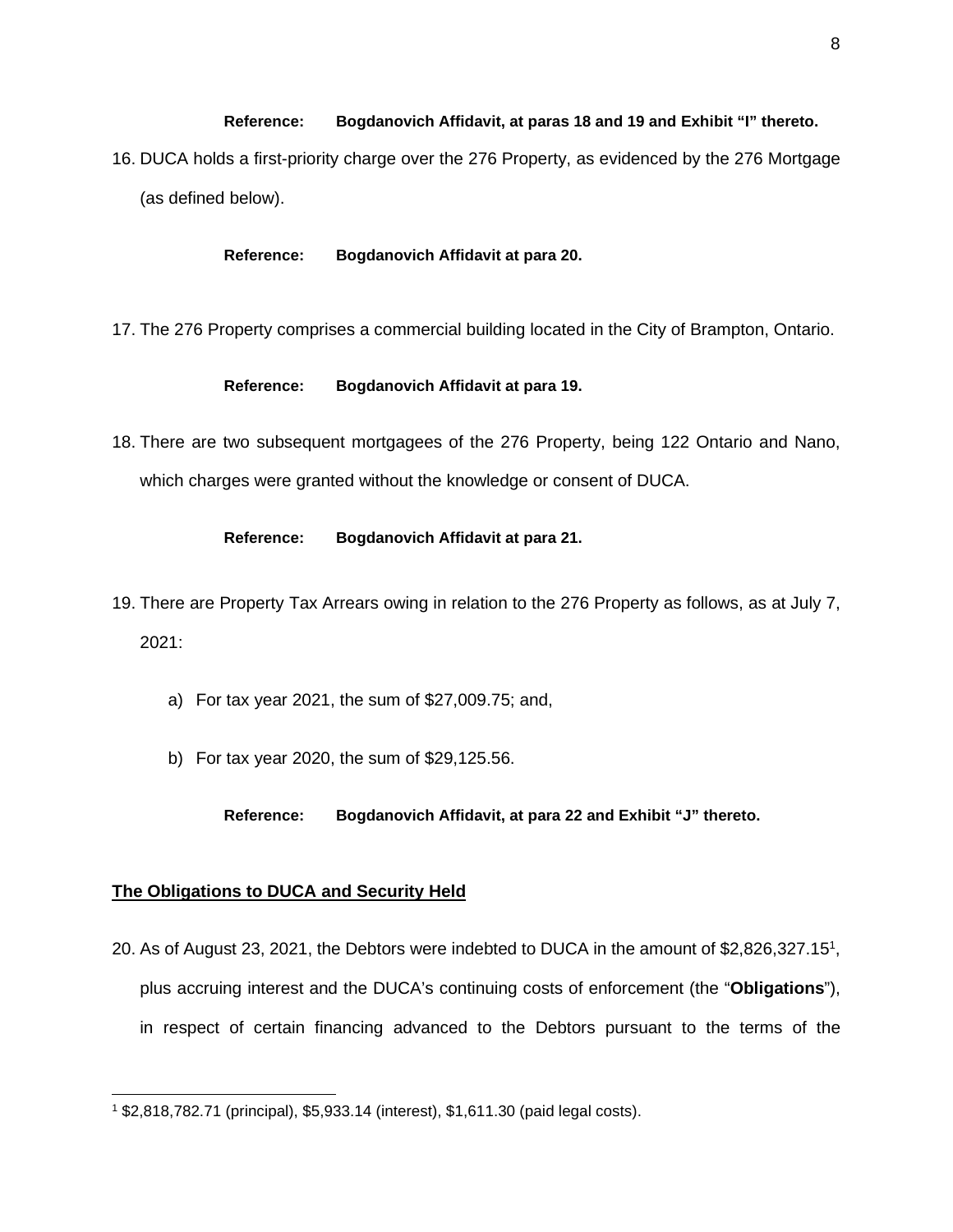Commitment Letter dated June 6, 2018, as amended by way of Amendment to Commitment dated June 22, 2018 (collectively, the "**Letter Agreement**").

### **Reference: Bogdanovich Affidavit, at para 23 and Exhibit "K" thereto.**

- 21. The credit facility established by the Letter Agreement, upon which funds were advanced by DUCA to the Debtors, is:
	- a) Mortgage Loan: in the sum of \$2,900,000 (the **"Financing**").

**Reference: Bogdanovich Affidavit, at para 24.** 

22. The Mortgage Loan matured on August 30, 2021.

# **Reference: Bogdanovich Affidavit, at para 25.**

- 23. The Obligations are secured by, *inter alia*, the following:
	- a. General Security Agreement from the Debtors dated June 22, 2018 (the "**GSA**");
	- b. Collateral Charge/Mortgage from 859 in the principal sum of \$2,900,000 and receipted as instrument number AT4946902 on August 30, 2018 over the 859 Property (the "**859 Mortgage**"), as governed by a Schedule – Additional Provisions (Commercial Mortgage Loans) attached thereto (the "**Charge Provisions**");
	- c. Assignment of Rents from 859 dated June 22, 2018, and receipted as instrument number AT4946928 on August 30, 2018 over the 859 Property (the "**859 Rent Assignment**");
	- d. Assignment of Condominium Voting Rights dated June 22, 2018 from 859 to DUCA with regard to the 859 Property;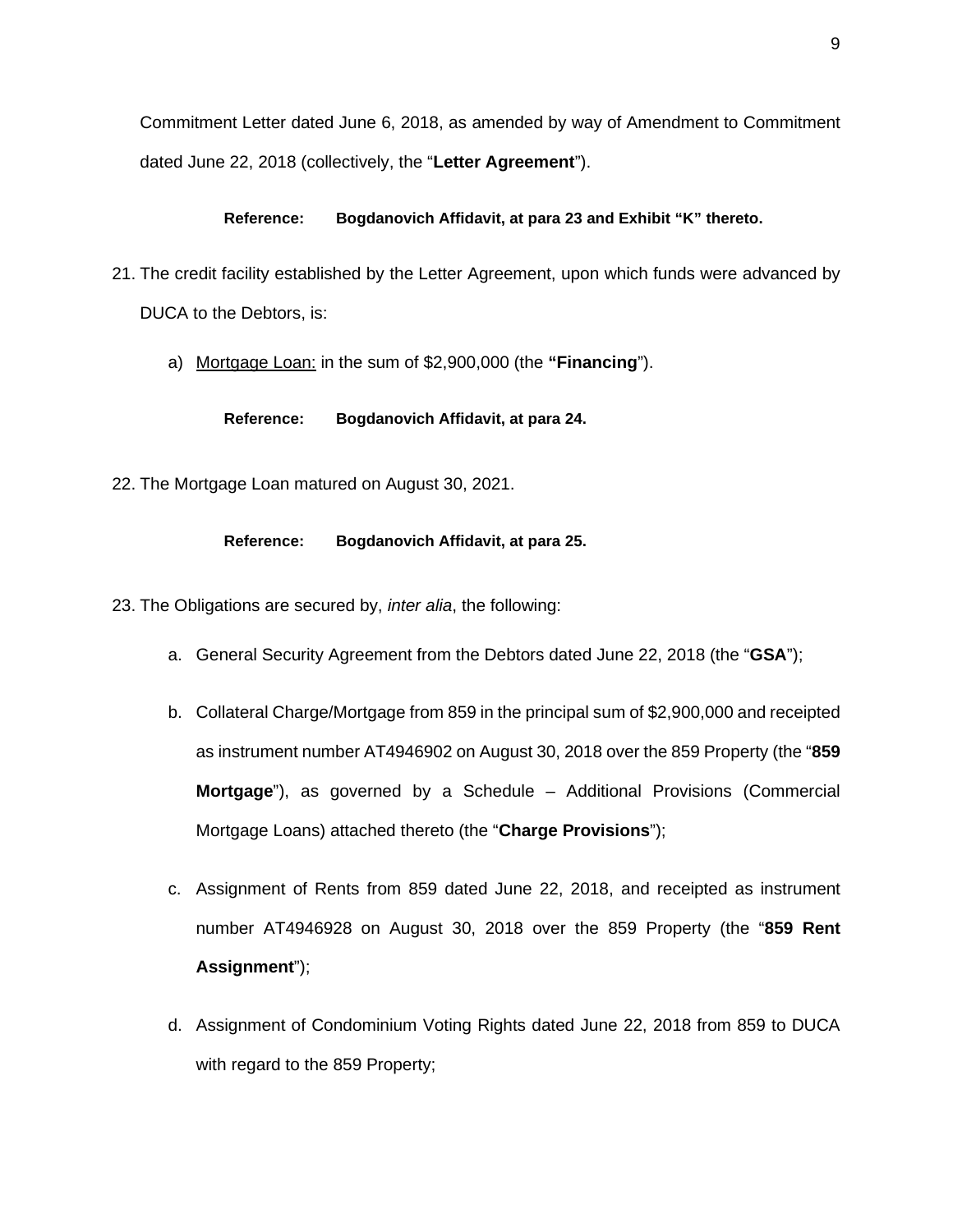- e. Collateral Charge/Mortgage from 275 and 276 in the principal sum of \$2,900,000 and receipted as instrument number PR3372600 on August 30, 2018 over the 275 and 276 Properties (the "**275 Mortgage**" and the "**276 Mortgage**", and collectively, with the 859 Mortgage, the "**Mortgages**"), as governed by the Charge Provisions;
- f. Assignment of Rents from 275 and 276 dated June 22, 2018, and receipted as instrument number PR3372611 on August 30, 2018 over the 275 and 276 Properties (collectively with the 859 Rent Assignment, the "**Rent Assignments**");

(collectively, the "**Security**")

#### **Reference: Bogdanovich Affidavit, at para 26 and Exhibits "L" to "Q" thereto.**

- 24. The Financing is governed by, *inter alia*, the terms and conditions contained within the Letter Agreement, which include the following:
	- i. That the Debtors would pay, when due, all taxes levied against the Real Properties;
	- ii. That the Debtors would pay, when due, all amounts owing to any government authority which, if unpaid, would give such authority recourse for such amounts ranking in priority to the Security;
	- iii. That the Debtors would not register any encumbrances on the Real Properties aside from the Mortgages;
	- iv. That DUCA would have the right to terminate the Letter Agreement and seek full repayment of the Obligations on occurrence of any of the following:
		- (i) In the sole opinion of DUCA, a material adverse change in the condition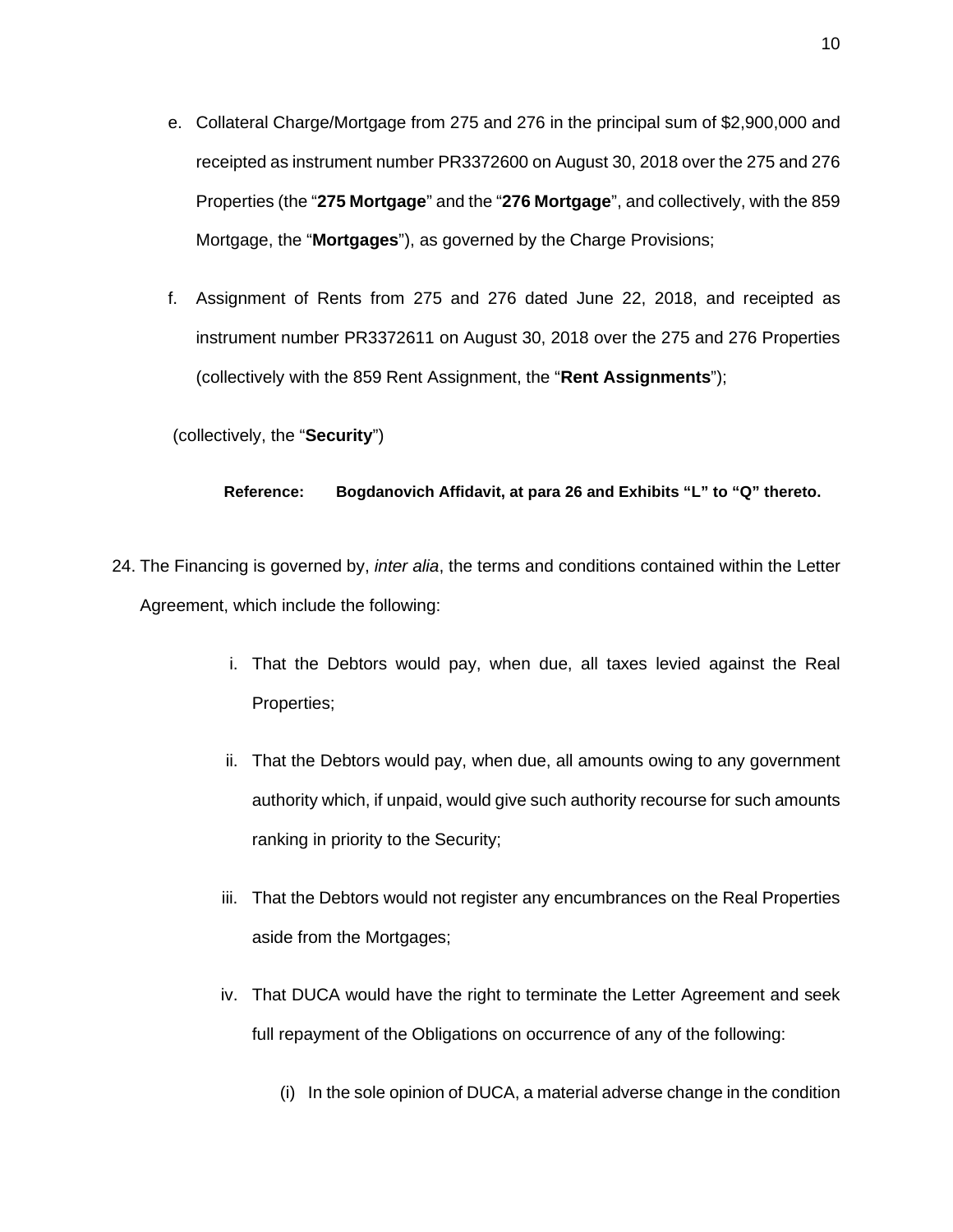of any of the Real Properties, the Borrowers the actual or anticipated revenues from any of the Real Properties;

- (ii) The Debtors become subject to any insolvency proceedings.
- v. That the non-compliance with any terms of the Letter Agreement constituted a Default by the Debtors thereunder, and that on such Default, DUCA was entitled, *inter alia*, to:
	- (i) Appoint a Receiver over the Real Properties.

### **Reference: Bogdanovich Affidavit, at para 27.**

# **DUCA's Security Interest in the Real Properties**

25. DUCA's interest in the Real Properties is secured by the respective Mortgages, which are governed by identical Charge Provisions. Each of the Mortgages constitute first charges on the respective Real Properties.

### **Reference: Bogdanovich Affidavit, at para 28.**

26. The subsequent charges registered on title to each of the Real Properties, are subordinate to the Mortgages held by DUCA (collectively, the "**Subsequent Charges**").

**Reference: Bogdanovich Affidavit, at para 29.**

# **DUCA's Security Interest in the Personal Property of the Debtors**

27. The GSA secures all personal property of the Debtors. DUCA has registered Financing Statements as against the Debtors pursuant to the provisions of the *Personal Property*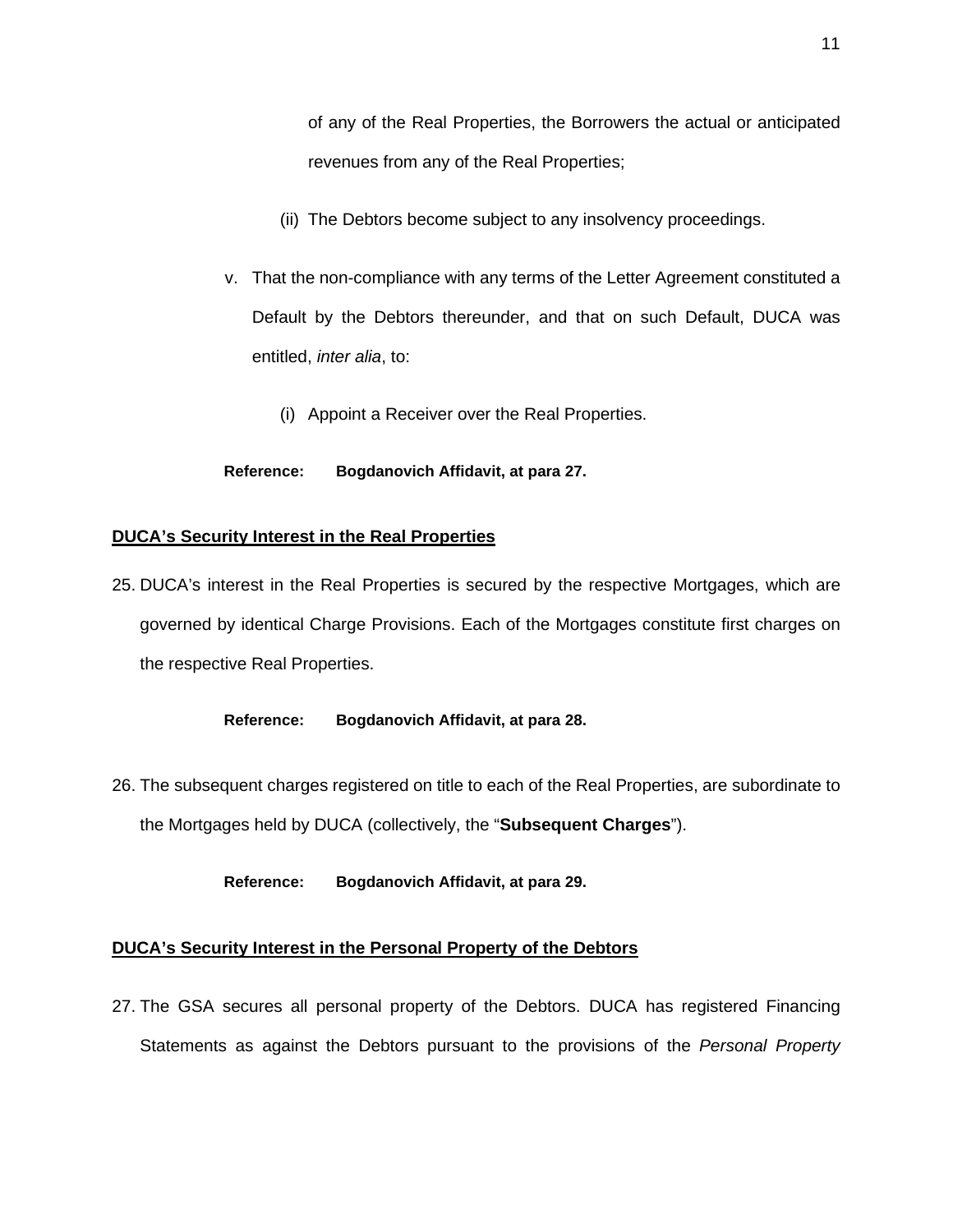*Security Act* (Ontario) to perfect its security interest in the personal property of the Debtors secured under the GSA.

#### **Reference: Bogdanovich Affidavit, at paras 32 to 33.**

28. The Personal Property Security Registration System Search Results for the Debtors confirm that DUCA has a perfected security interest in the personal property of each of the Debtors secured by the GSA, and there are no other registrations by secured creditors under the PPSA.

#### **Reference: Bogdanovich Affidavit, at paras 34 to 35 and Exhibits "R" to "T" thereto.**

#### **Defaults, Default Letters and Demands**

29. The Debtors are in Default of the Financing as set out above.

### **Reference: Bogdanovich Affidavit, at para 36.**

30. By way of letter dated May 31, 2021 (the "**Default Letter**"), DUCA did advise the Debtors of certain of the Defaults and stated that absent payment in full of the Obligations within thirty (30) days, DUCA would commence enforcement proceedings as against the Debtors.

#### **Reference: Bogdanovich Affidavit, at para 37 and Exhibit "U" thereto.**

31. The Debtors failed to repay the Obligations within thirty days of the Default Letter, which constitutes a further Default under the Financing.

#### **Reference: Bogdanovich Affidavit, at para 38.**

32. As a result of the continuing Defaults, DUCA did deliver to each of the Debtors a demand for payment and a Notice of Intention to Enforce Security pursuant to section 244(1) of the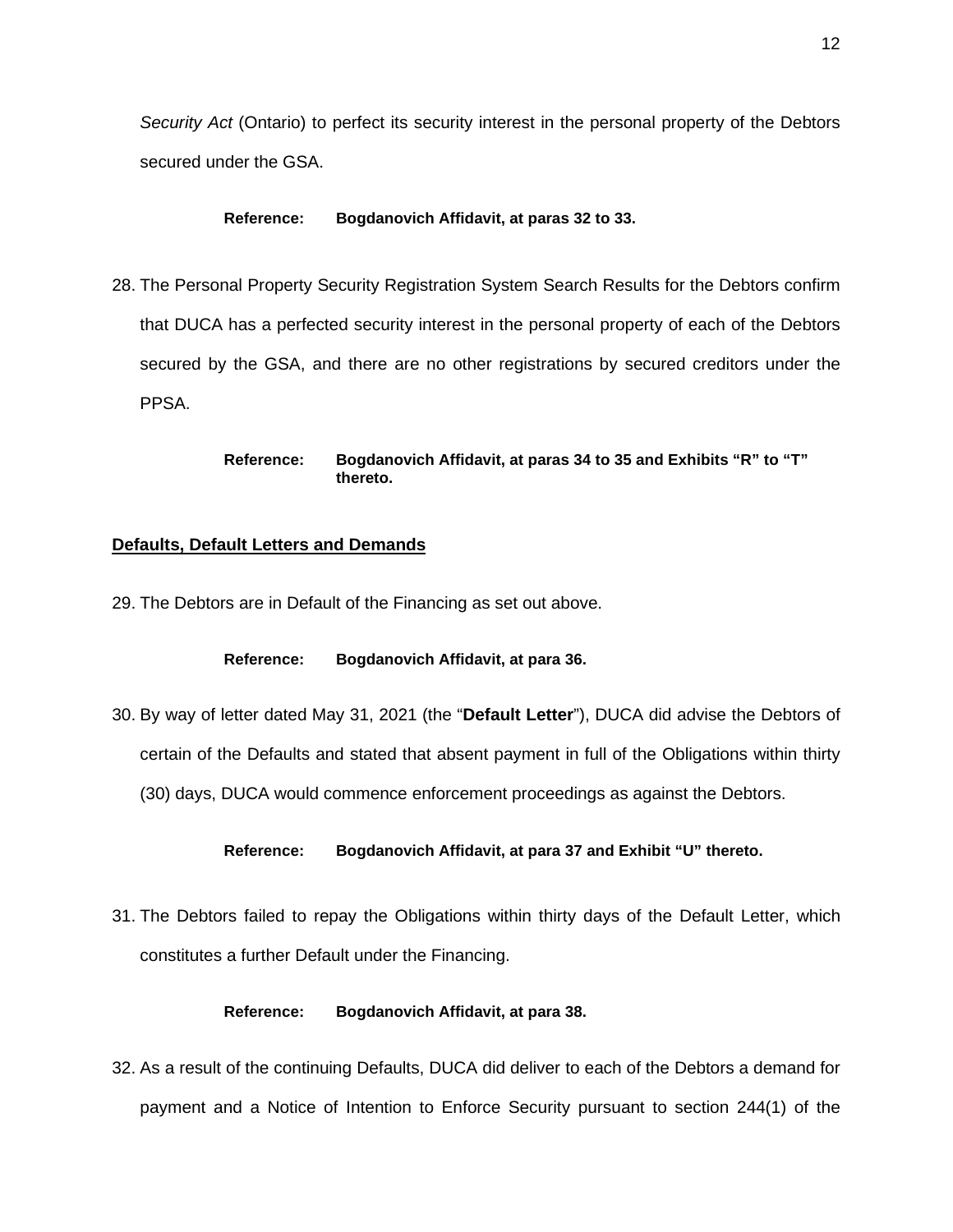*Bankruptcy and Insolvency Act* ("**BIA**"), each dated July 16, 2021 (collectively, the "**Demands**").

**Reference: Bogdanovich Affidavit, at para 39 and Exhibit "V" thereto.** 

33. All statutory notice periods under the Demands have expired, and the Debtors have failed to cure the Defaults.

# **Reference: Bogdanovich Affidavit, at para 40.**

# **The Appointment of a Receiver**

34. The Obligations due pursuant to the Demands have not been paid. The Debtors have failed to cure the Defaults. The ten (10) day period under section 244 of the BIA has expired. DUCA is in a position to appoint a receiver over the assets and property of the Debtors as secured by DUCA's Security, pursuant to section 243 of the BIA.

**Reference: Bogdanovich Affidavit, at paras 41 and 42.** 

# The Real Properties

35. The Charge Provisions and the Letter Agreement grant DUCA the power to appoint a Receiver over the Real Properties, as a result of the Defaults.

**Reference: Bogdanovich Affidavit, at paras 43 and 44.** 

### The Personal Property

36. The GSA grants DUCA the right to appoint a Receiver over all personal property of the Debtors secured by the GSA, as a result of the Defaults of the Debtors under the Financing.

**Reference: Bogdanovich Affidavit, at para 46.**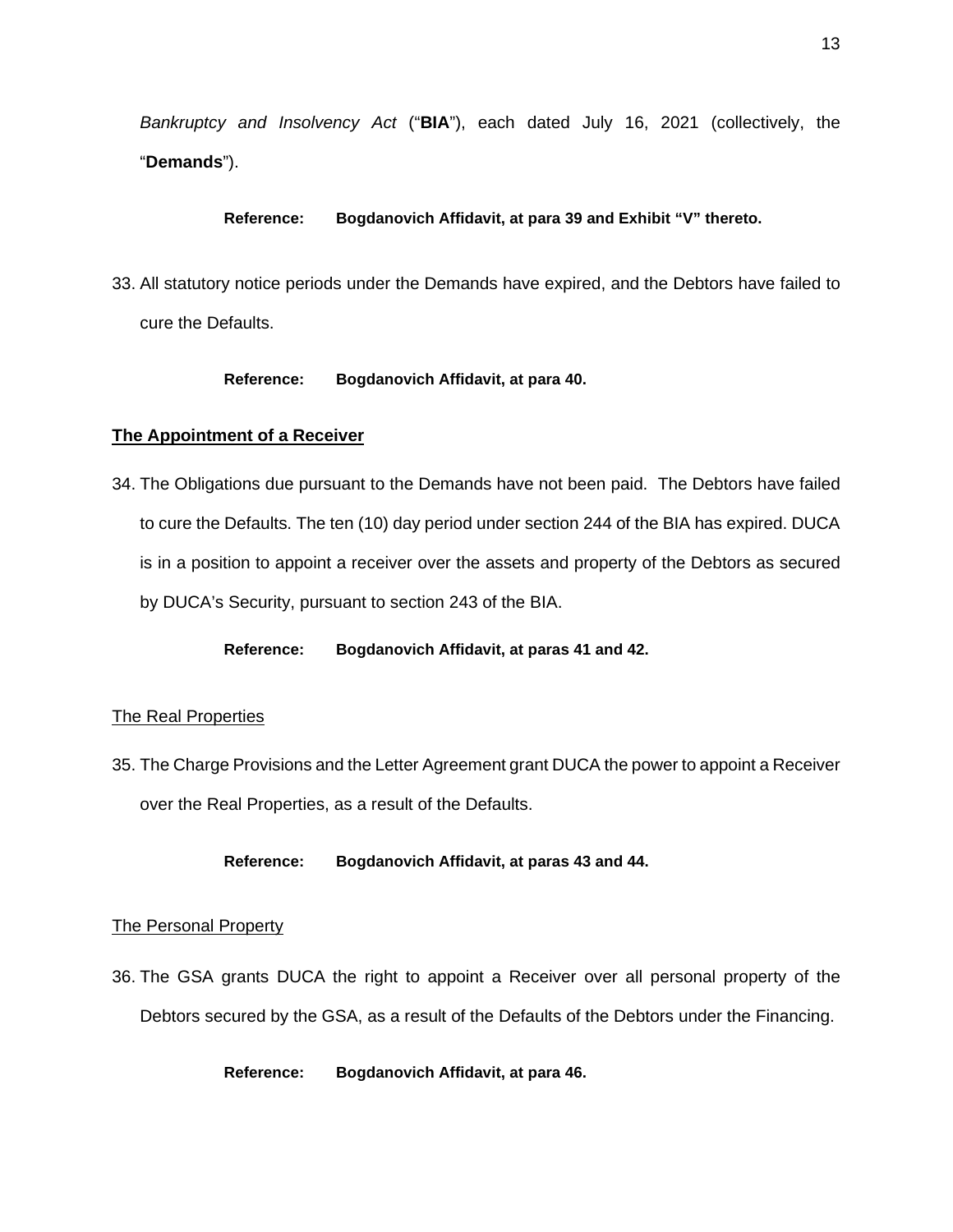37. Spergel has consented to act as Receiver, should this Honourable Court so appoint it.

**Reference: Bogdanovich Affidavit, at para 56.** 

# **PART III – ISSUES, LAW AND ARGUMENT**

# **Issues**

38. The issues before this Court, and addressed below, are:

- a) Does this Court have jurisdiction to appoint the Receiver?
- b) Should this Court appoint the Receiver?
- c) If this Court decides to appoint the Receiver, then are the terms of the Receivership Order appropriate in the circumstances of this receivership?

# **(a) This Court has jurisdiction to appoint the Receiver**

39. Subsection 243(5) of the BIA provides that an application under subsection 243(1) of the BIA is to be filed in a court having jurisdiction in the judicial district of the "locality of the debtor", which is defined in section 2 of the BIA.

**[BIA, s. 2, Schedule "B";](https://harrisonpensa-my.sharepoint.com/:b:/p/lprovost/Eev_x1a8qdREuyoHSQXI-5gB2vGxf8fDkt4trsk-TiS5lQ?e=OiJfUl)**

**[BIA s. 243\(5\), Schedule "B".](https://harrisonpensa-my.sharepoint.com/:b:/p/lprovost/EXHWuquDiaRDhhv2a_ZFa74B2Vr2aIzi7Erl9NwqAWl7RA?e=iB3Bcz)**

- 40. The Debtors are Ontario corporations with their registered head offices in Ontario. The businesses carried on by the Debtors that are subject to the proposed receivership are located in Ontario. The locality of the Debtors is, therefore, Ontario, and this application is properly brought before the Ontario Superior Court of Justice (Commercial List).
- 41. Subsection 243(4) of the BIA provides that only a trustee, as defined in section 2 of the BIA, may be appointed under subsection 234(1) of the BIA.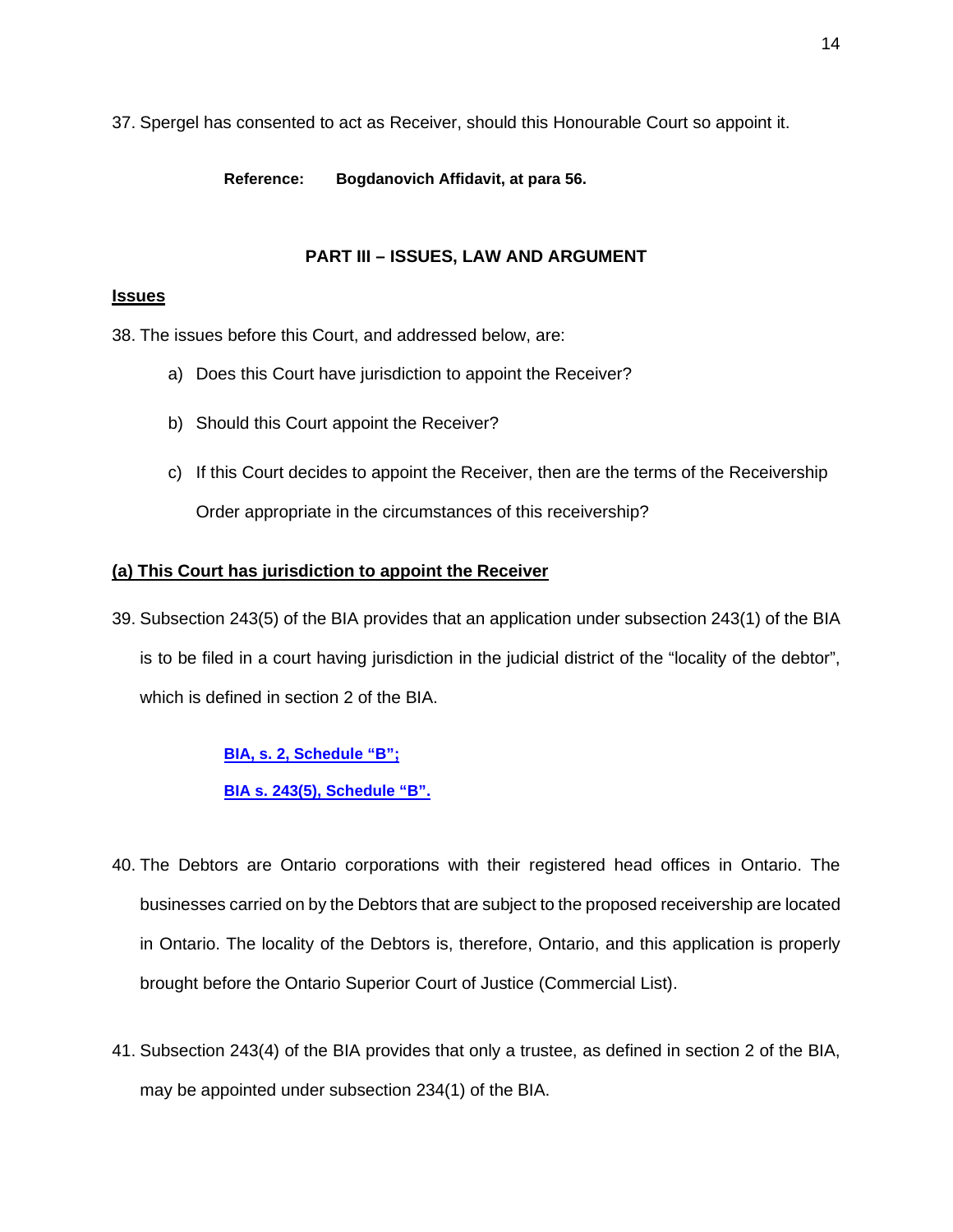### **[BIA, s. 2, Schedule "B";](https://harrisonpensa-my.sharepoint.com/:b:/p/lprovost/Eev_x1a8qdREuyoHSQXI-5gB2vGxf8fDkt4trsk-TiS5lQ?e=wbip1p) [BIA, s. 243\(4\), Schedule "B".](https://harrisonpensa-my.sharepoint.com/:b:/p/lprovost/Ed2sBtAjjAxCpQkPZ3ijIPsBtbGtSmgOhU9BE0Iex1eNXg?e=oLxpyw)**

42. Spergel is a trustee as defined in the BIA, and therefore, satisfies the requirements for appointment pursuant to the BIA.

# **(b) This Court should appoint the Receiver**

43. Section 244(1) requires that a secured creditor provide an insolvent person with the requisite advance notice of its intention to enforce security.

# **[BIA, s. 244\(1\), Schedule "B".](https://harrisonpensa-my.sharepoint.com/:b:/p/lprovost/EeTXSsRQzl1EqII-hIIwq8kBmFLG3XVf1VtCm_tVG62Uhg?e=15nP5f)**

- 44. The Applicant sent the Demands together with its Notice of Intention to Enforce Security pursuant to such section of the BIA, to the Debtors on July 16, 2021, and this application is being heard on a date that is after the date on which any applicable notice periods expired.
- 45. Section 101 of the *Courts of Justice Act,* R.S.O. 1990, c. C-43, as amended (the "**CJA**") provides for the appointment of a receiver by this Court where it is "just and convenient". Section 243(1) of the BIA also provides that, on an application by a secured creditor, this Court may appoint a receiver if it considers it to be just and convenient to do so to: (a) take possession over the assets of an insolvent person; (b) exercise any control that the Court considers advisable over the property and business; or (c) take any other action that the Court considers advisable.

**[CJA, s. 101, Schedule "B";](https://harrisonpensa-my.sharepoint.com/:b:/p/lprovost/ETCf2VIx_YhHkcNPfvHrxcwBlj73x0nu0otc-dLleZE_8w?e=pm3tKj) [BIA, s. 243\(1\), Schedule "B".](https://harrisonpensa-my.sharepoint.com/:b:/p/lprovost/EblfYAfzToNDm1P6sFTFXvwBAGOerSkXL_3HV5EzVfShUA?e=tOQfFL)**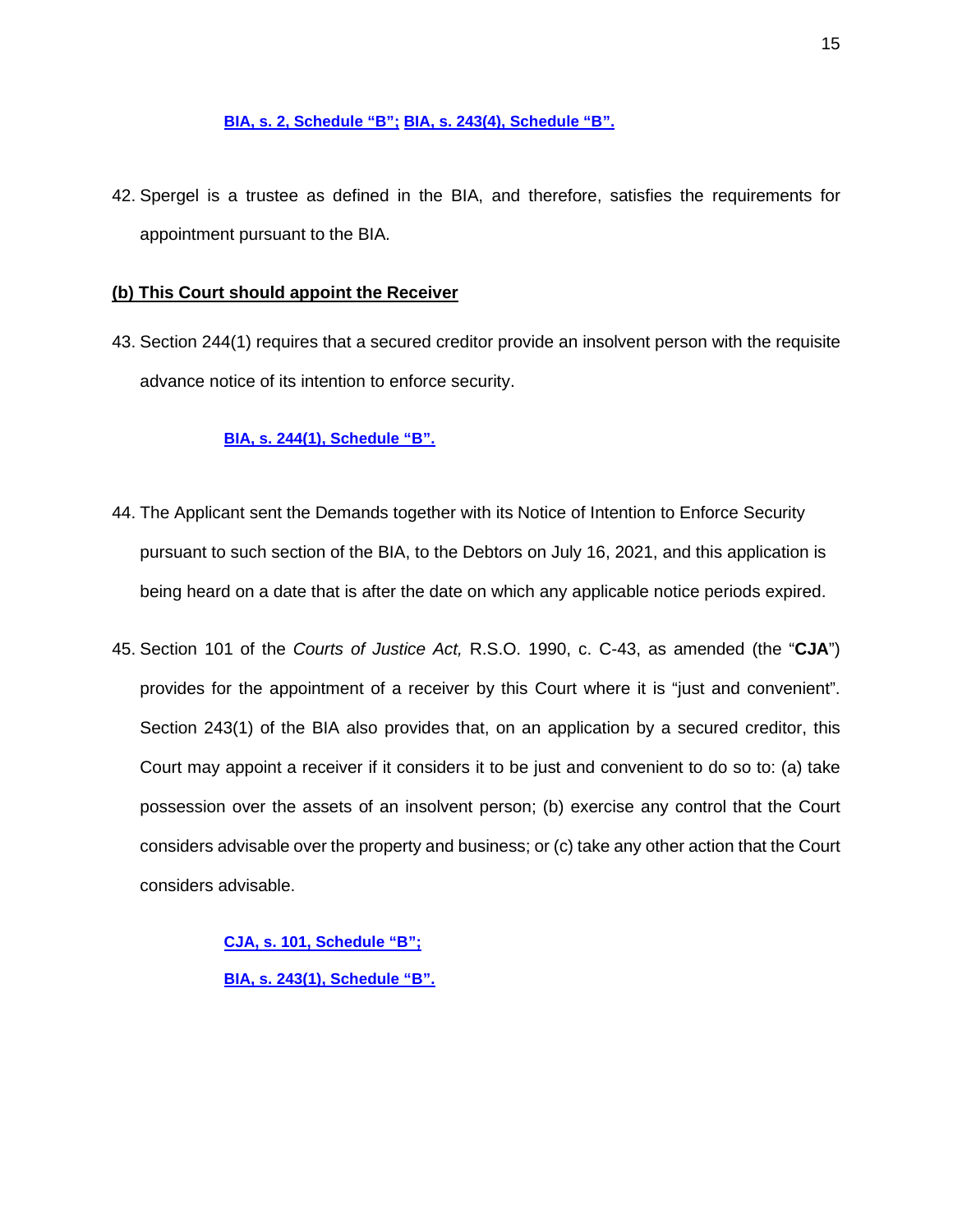46. Where the loan agreement and related transaction documents contemplate the appointment

of a receiver, this Court may have regard to the principles summarized by Justice Newbould

in *RMB Australia Holdings Limited v. Seafield Resources Ltd*:

28 In determining whether it is "just or convenient" to appoint a receiver under either the BIA or CJA, Blair J., as he then was, in *Bank of Nova Scotia v. Freure Village on Clair Creek* (1996), 40 C.B.R. (3d) 274 (Ont. Gen. Div. [Commercial List]) stated that in deciding whether the appointment of a receiver was just or convenient, the court must have regard to all of the circumstances but in particular the nature of the property and the rights and interests of all parties in relation thereto, which includes the rights of the secured creditor under its security. He also referred to the relief being less extraordinary if a security instrument provided for the appointment of a receiver:

While I accept the general notion that the appointment of a receiver is an extraordinary remedy, it seems to me that where the security instrument permits the appointment of a private receiver — and even contemplates, as this one does, the secured creditor seeking a court appointed receiver — and where the circumstances of default justify the appointment of a private receiver, the "extraordinary" nature of the remedy sought is less essential to the inquiry. Rather, the "just or convenient" question becomes one of the Court determining, in the exercise of its discretion, whether it is more in the interests of all concerned to have the receiver appointed by the Court or not.

29 See also *Elleway Acquisitions Ltd. v. Cruise Professionals Ltd.*, 2013 ONSC 6866 (Ont. S.C.J. [Commercial List]), in which Morawetz J., as he then was, stated:

...while the appointment of a receiver is generally regarded as an extraordinary equitable remedy, courts do not regard the nature of the remedy as extraordinary or equitable where the relevant security document permits the appointment of a receiver. This is because the applicant is merely seeking to enforce a term of an agreement that was assented to by both parties. See *Textron Financial Canada Ltd. v. Chetwynd Motels Ltd.*, 2010 BCSC 477, [2010] B.C.J. No. 635 at paras. 50 and 75 (B.C. S.C. [In Chambers]); *Freure Village*, supra, at para. 12; *Canadian Tire Corp. v. Healy*, 2011 ONSC 4616, [2011] O.J. No. 3498 at para. 18 (S.C.J. [Commercial List]); *Bank of Montreal v. Carnival National Leasing Limited and Carnival Automobiles Limited*, 2011 ONSC 1007, [2011] O.J. No. 671 at para. 27 (S.C.J. [Commercial List].

*[RMB Australia Holdings Limited v. Seafield Resources Ltd.](https://harrisonpensa-my.sharepoint.com/:b:/p/lprovost/EbwuMpDvCdBIksVXKVMCBooBkIKoVweQq_NS7tvcqx9kFA?e=E5bxe6)***[, 2014 ONSC 5205](https://harrisonpensa-my.sharepoint.com/:b:/p/lprovost/EbwuMpDvCdBIksVXKVMCBooBkIKoVweQq_NS7tvcqx9kFA?e=E5bxe6)  [\(Commercial List\), paras. 28-29.](https://harrisonpensa-my.sharepoint.com/:b:/p/lprovost/EbwuMpDvCdBIksVXKVMCBooBkIKoVweQq_NS7tvcqx9kFA?e=E5bxe6)**

47. The existence of a contractual right to appoint a receiver in the loan agreement and related

transaction documents is key and transforms the appointment of a receiver from an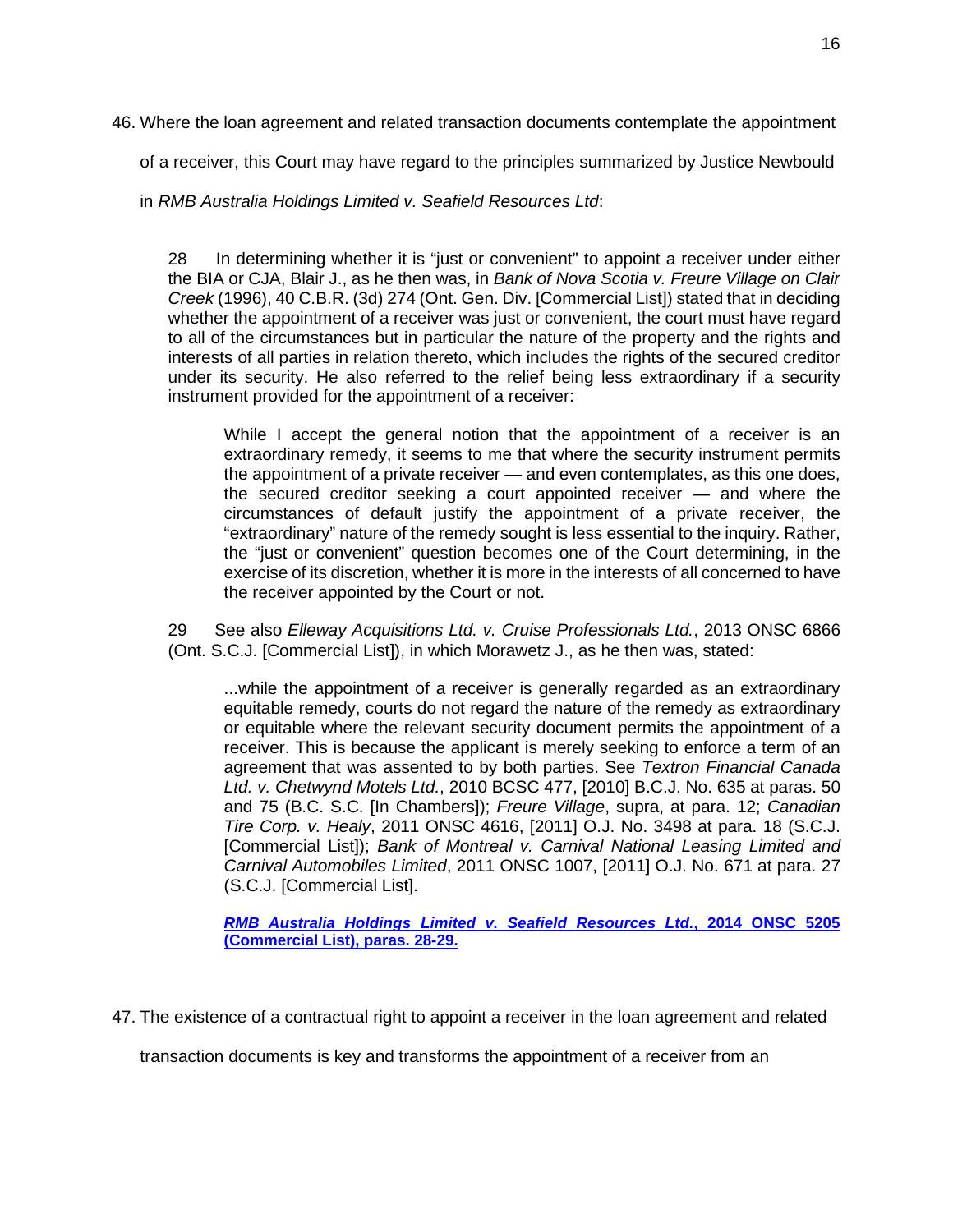extraordinary remedy to relief that is granted more as a matter of course, especially in cases

in which the circumstances further support such an appointment. That is the case here.

48. This relief becomes even less extraordinary when dealing with a default under a mortgage.

*[BCIMC Construction Fund Corporation et al. v. The Clover on Yonge Inc., 2020](https://harrisonpensa-my.sharepoint.com/:b:/p/lprovost/EWg4YmdLOTdPkw9z-RwB1L8B8YyzsUltTjnqkp0-NMymzg?e=72GahA)  ONSC 1953* **[at paragraph 44.](https://harrisonpensa-my.sharepoint.com/:b:/p/lprovost/EWg4YmdLOTdPkw9z-RwB1L8B8YyzsUltTjnqkp0-NMymzg?e=72GahA)**

49. This even further lowered burden in cases in which there has been a default by a mortgagor

is described by Justice Farley in *Confederation Life Insurance Co. v. Double Y Holdings Inc.*:

20 I must also note that there appears to be a major distinction between those case where the borrower is in default and those where it is not (or a receiver is being asked for in say a shareholder dispute - e.g. *Goldtex Mines Ltd. v. Nevill* (1974), 7 O.R. (2d) 216 (Ont. C.A.)). See *Receiverships*, *Bennet* (1985), at p.91 referring to: "In many cases, a security holder whose instrument charges all or substantially all of the debtor's property will request a court - appointed receivership if the debtor is in default". (In this case the plaintiffs have a very strong case - not only are the loans in default, they have matured). See also *Kerr on Receiverships* (1983), 16th ed. at p.5:

There are two main classes of cases in which appointment is made: (1) to enable persons who possess rights over property to obtain the benefit of those rights and to preserve the property, pending realization, where ordinary legal remedies are defective and (2) to preserve property from some danger which threatens it.

Appointment to Enforce Rights

In the first class of cases are included those in which the court appoints a receiver at the instance of a mortgagee whose principal is immediately payable or whose interest is in arrear. ... In such cases the appointment is made as a matter of course as soon as the applicant's right is established and it is unnecessary to allege any danger to the property.

*[Confederation Life Insurance Co. v. Double Y Holdings Inc.](https://harrisonpensa-my.sharepoint.com/:b:/p/lprovost/EfEy43zrV-BJhH-9SvnnB9gBvOhM3uENZOCLvSamRtU4KQ?e=cuSdUo)***[, 1991 CarswellOnt 1511](https://harrisonpensa-my.sharepoint.com/:b:/p/lprovost/EfEy43zrV-BJhH-9SvnnB9gBvOhM3uENZOCLvSamRtU4KQ?e=cuSdUo)  [\(Ont. S.C.J. \(Commercial List\)\) \["](https://harrisonpensa-my.sharepoint.com/:b:/p/lprovost/EfEy43zrV-BJhH-9SvnnB9gBvOhM3uENZOCLvSamRtU4KQ?e=cuSdUo)***Confederation Life***"], para. 20.**

50. In the present case, the Debtors are in default under the loan agreement and related

transaction documents and the mortgage is immediately payable, meaning that this is the

first class of cases referred in *Confederation Life*. In this sort of case, allegations of danger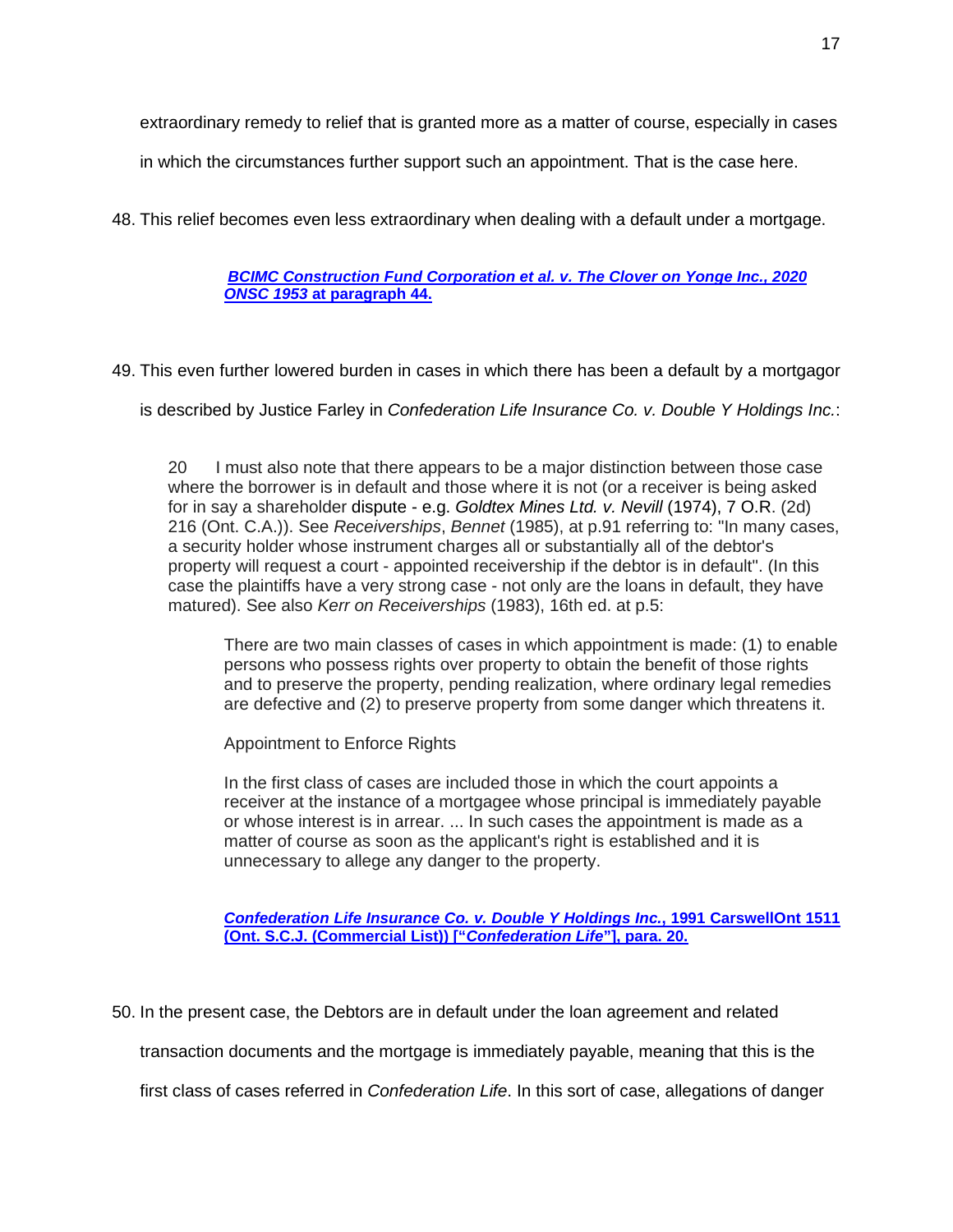to the property are not necessary, though such allegations do exist in this case, as described in the Bogdanovich Affidavit.

#### *[Confederation Life,](https://harrisonpensa-my.sharepoint.com/:b:/p/lprovost/EfEy43zrV-BJhH-9SvnnB9gBvOhM3uENZOCLvSamRtU4KQ?e=cuSdUo)* **para. 20.**

- 51. Thus, with the Applicant's contractual entitlement to appoint a receiver and the existence of a mortgage default, the appointment of a receiver is not extraordinary relief, and the burden has been lowered further. With this lower burden, the following additional "just or convenient" factors identified by Justice Farley in *Confederation Life* may be considered:
	- a) The lenders' security is at risk of deteriorating;
	- b) There is need to stabilize and preserve the Debtors' business;
	- c) Loss of confidence in the Debtors' management; and,
	- d) Positions and interests of other creditors.

*[Confederation Life,](https://harrisonpensa-my.sharepoint.com/:b:/p/lprovost/EfEy43zrV-BJhH-9SvnnB9gBvOhM3uENZOCLvSamRtU4KQ?e=cuSdUo)* **paras. 19-24.**

52. It is not essential that the moving party/secured creditor establish that it will suffer irreparable harm if a receiver/manager is not appointed.

> *[Swiss Bank Corporation \(Canada\) v. Odyssey Industries Incorporated](https://harrisonpensa-my.sharepoint.com/:b:/p/lprovost/Ea2McWq07sRCu02PI5a9wM8BTneorXoVgOYIKWqVCJDkDg?e=bftsgB)* **(1995), 30 [C.B.R. \(3d\) 49 at paragraph 28.](https://harrisonpensa-my.sharepoint.com/:b:/p/lprovost/Ea2McWq07sRCu02PI5a9wM8BTneorXoVgOYIKWqVCJDkDg?e=bftsgB)**

- 53. When the above *Confederation Life* factors are applied to this case, the Applicant submits that the burden to appoint a receiver has been met and that such appointment is just and convenient in the circumstances:
	- a) **The Debtors contractually agreed to the appointment of a receiver.** The loan agreement and the related transaction documents among the Applicant and the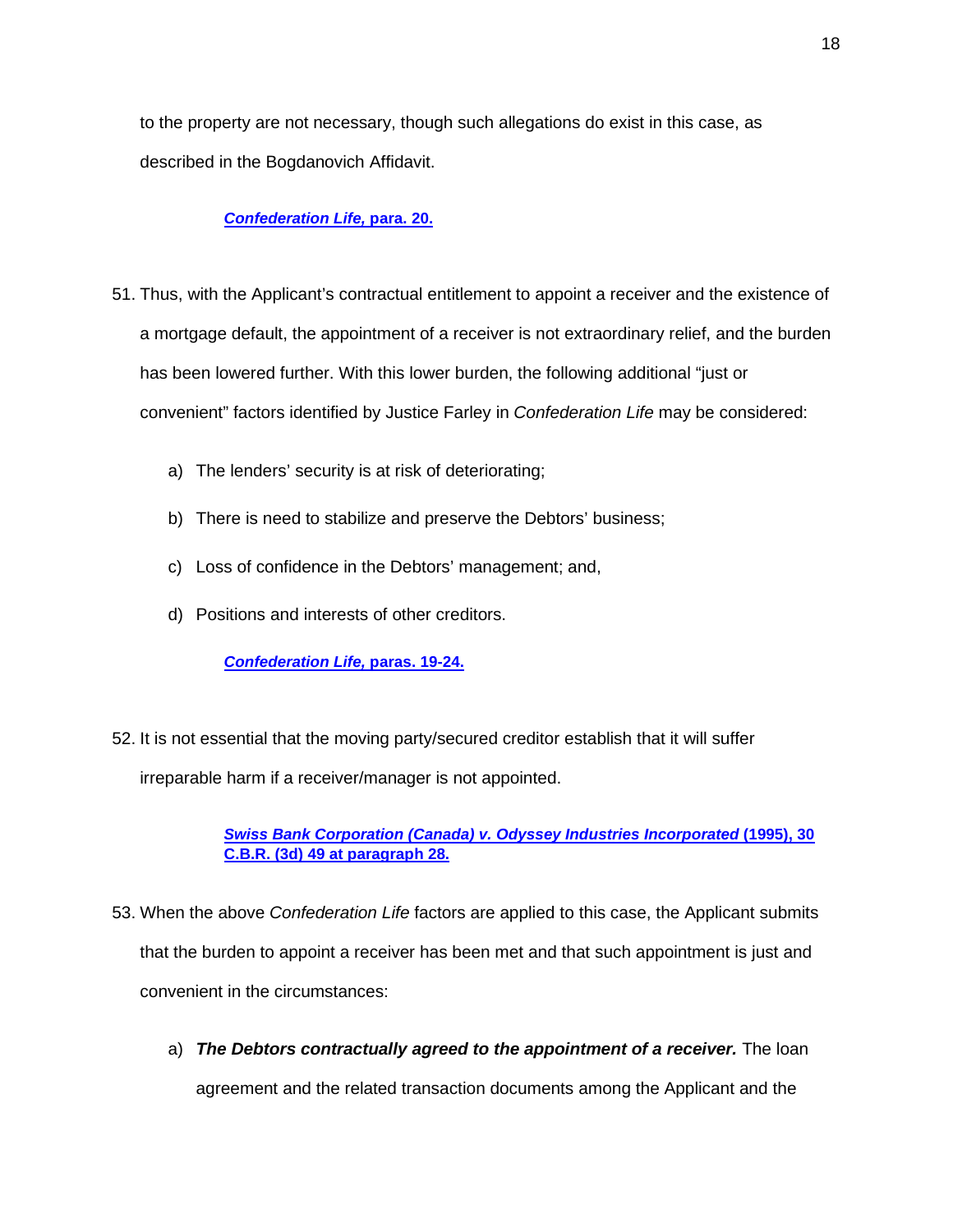Debtors expressly entitle the Applicant to appoint a receiver under certain circumstances, including the present circumstances. The Applicant now exercises this entitlement, subject to this Court's authority.

- b) *The loan agreement is in default.* As set out above, events of default have occurred and are continuing under the loan agreement and the related transaction documents. The Applicant has demanded on the indebtedness. The Applicant provided the Debtors with statutory notice of their intention to enforce security, and the applicable notice periods have elapsed.
- c) *The lenders' security is at risk of deteriorating.* DUCA is concerned the Debtors do not have the working capital needed to repair or maintain the Real Properties, evident by the incurring of further indebtedness. As a result, the realizable value of the Property would continue to diminish.
- d) *The Debtors' business needs to be stabilized and preserved.* The Debtors' liquidity crisis will continue to worsen in the absence of action. A receiver will be able to take the necessary steps to preserve the Property, including conducting an orderly sale process that will generate recoveries for creditors. If the Debtors' business experiences further disarray, there will be further negative consequences.
- e) *The Applicant has lost confidence in the Debtors' management.* The Applicant has made efforts to explore alternatives to a receivership, without success. The Applicant has justifiably lost confidence in the management of the Debtors due to the events described in the Bogdanovich Affidavit, including the issuing of the Lekhi Notice of Sale, the Property Tax Arrears and the Subsequent Charges.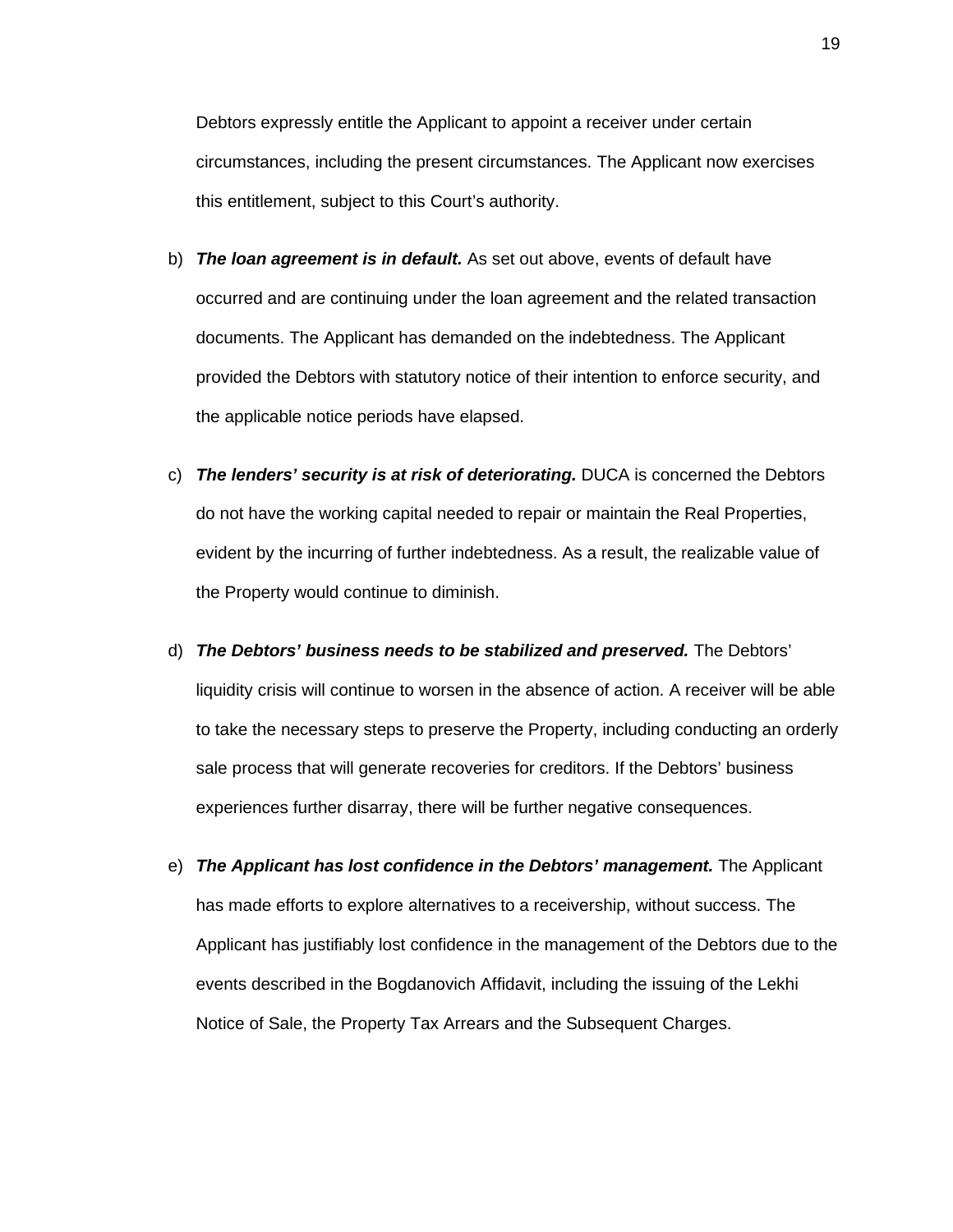- f) *Position and interests of other Creditors.* The Applicant is not the only creditor of the Debtors. As at the date of this Factum, no creditor has opposed the receivership application. The Receiver will be able to properly and equitably deal with the interests of creditors other than the Applicant. A receivership provides parties with an effective forum in which to deal with any issues, including any competing claims, that may arise in respect of the Debtors and the Property.
- 54. As at the date of this Factum, the Applicant is not aware of any restructuring efforts by the Debtors that stand any reasonable chance of success.

### **(c) The Terms of the Receivership Order are Appropriate**

55. The terms of the proposed Receivership Order are substantially the same as the terms of the Commercial List's model receivership order, and the modifications to same are indicated in the blacklined copy provided.

> **Blackline of the draft Order against the Model Receivership Order; Application Record, Tab 1, Schedule "A-2".**

# **PART IV – ORDER REQUESTED**

- 56. For the reasons set forth herein and in the Application Record, it is respectfully submitted that the appointment of a receiver is just and convenient and is necessary for the protection of the estate of the Debtors and the interests of DUCA and other stakeholders.
- 57. The Applicant respectfully requests that this Honourable Court grant the Appointment Order substantially in the form attached as Schedule "A" to the Notice of Application.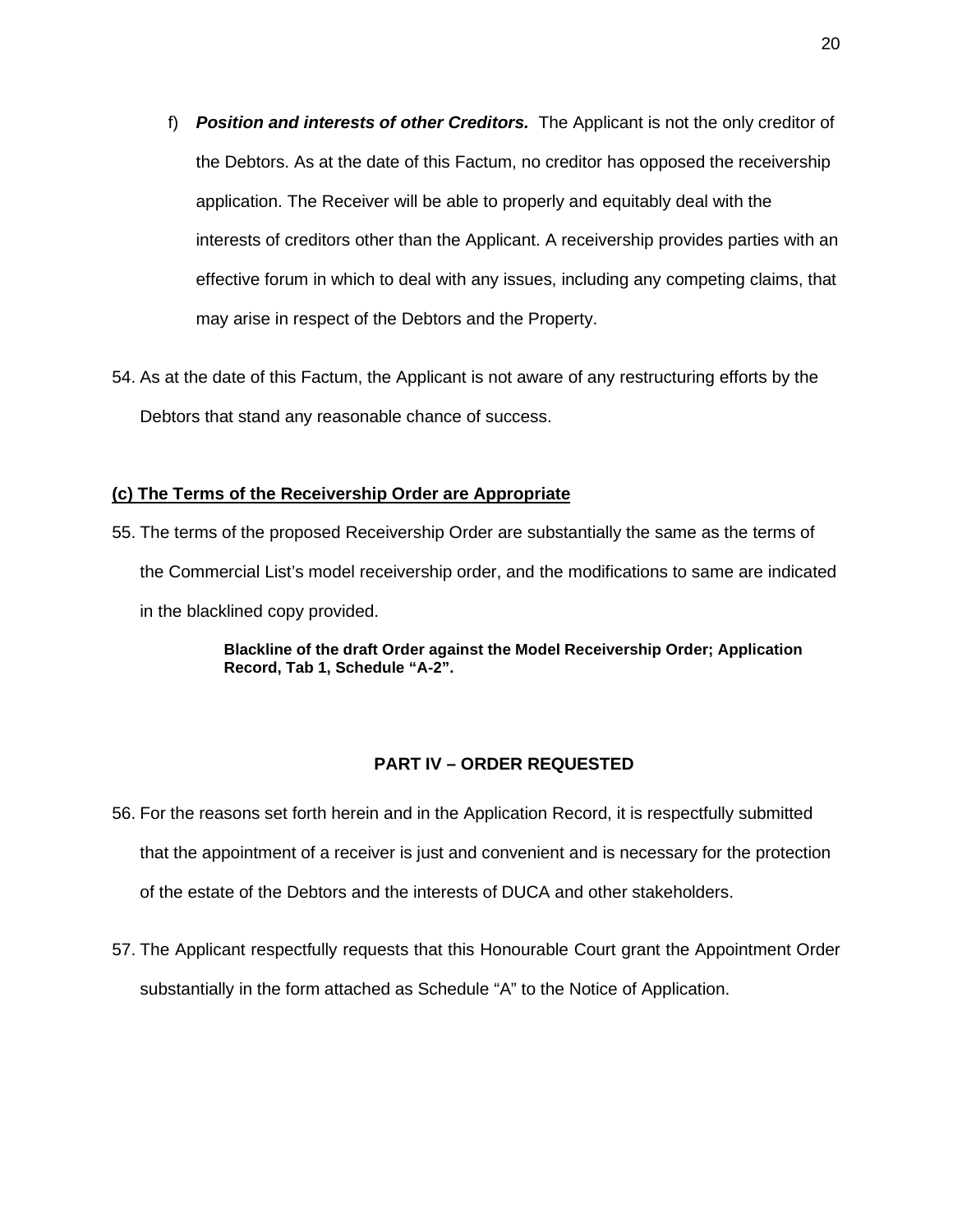# **ALL OF WHICH IS RESPECTFULLY SUBMITTED this 24th day of September, 2021**

# **HARRISON PENSA LLP**

Barristers & Solicitors 450 Talbot Street, P.O. Box 3237 London, Ontario N6A 4K3

**\_\_\_\_\_\_\_\_\_\_\_\_\_\_\_\_\_\_\_\_\_\_** 

**Timothy C. Hogan (LSO #36553S) Robert Danter (LSO #69806O)**

Tel: (519) 679-9660 Fax: (519) 667-3362 Email: [thogan@harrisonpensa.com](mailto:thogan@harrisonpensa.com) [rdanter@harrisonpensa.com](mailto:rdanter@harrisonpensa.com)

Solicitors for the Applicant, DUCA Financial Services Credit Union Ltd.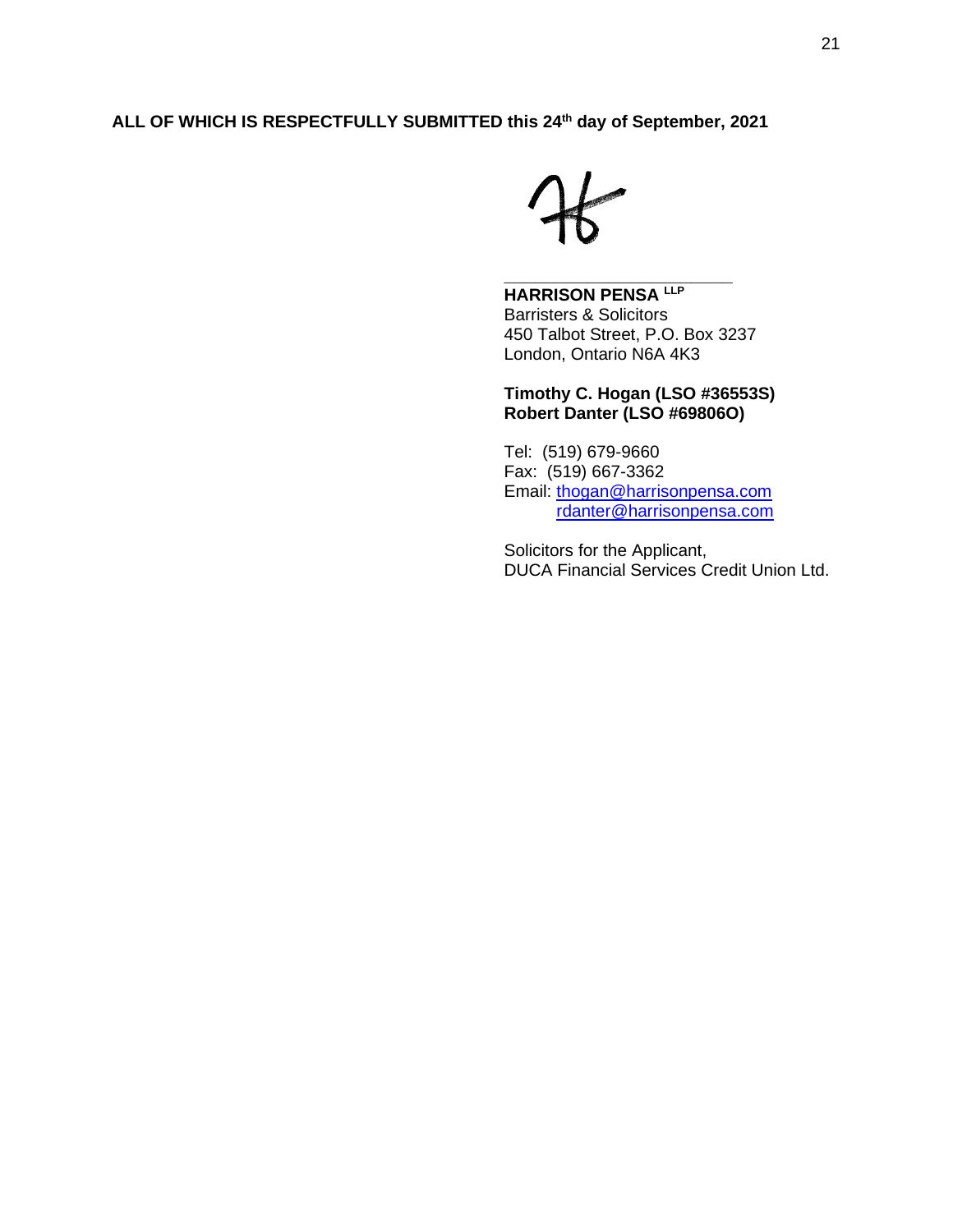# **SCHEDULE "A"**

# **LIST OF AUTHORITIES**

- 1. *RMB Australia Holdings Limited v. Seafield Resources Ltd.,* 2014 ONSC 5205 (Commercial List);
- 2. *BCIMC Construction Fund Corporation et al. v. The Clover on Yonge Inc.*, 2020 ONSC 1953;
- 3. *Confederation Life Insurance Co. v. Double Y Holdings Inc.*, 1991 CarswellOnt 1511 (Ont. S.C.J. (Commercial List));
- 4. *Swiss Bank Corporation (Canada) v. Odyssey Industries Incorporated* (1995), 30 C.B.R. (3d) 49.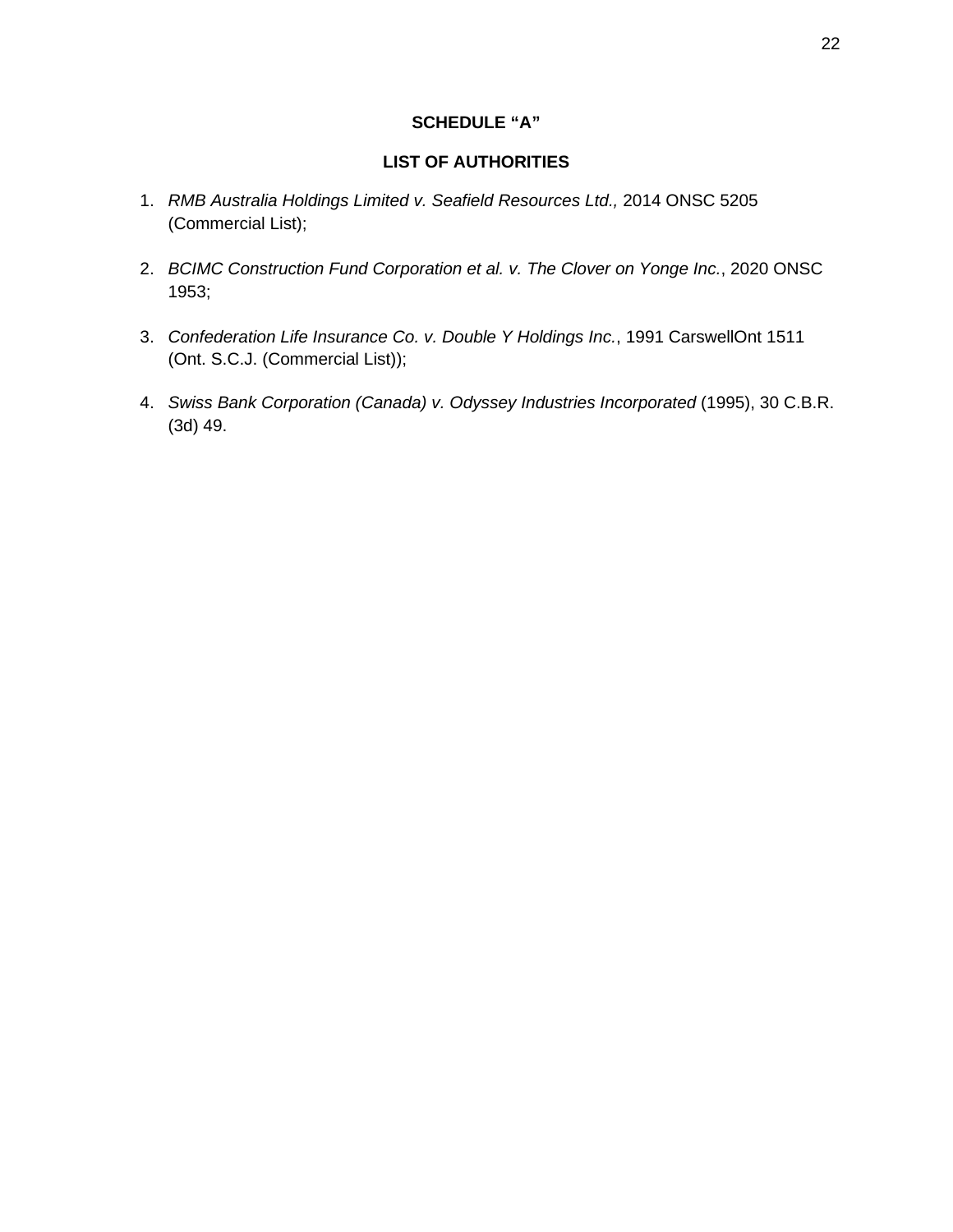# **SCHEDULE "B"**

# **TEXT OF STATUTES, REGULATIONS & BY-LAWS**

# *Bankruptcy and Insolvency Act, RSC 1985, c B-3*

#### **Court may appoint receiver**

243. (1) Subject to subsection (1.1), on application by a secured creditor, a court may appoint a receiver to do any or all of the following if it considers it to be just or convenient to do so:

- (a) take possession of all or substantially all of the inventory, accounts receivable or other property of an insolvent person or bankrupt that was acquired for or used in relation to a business carried on by the insolvent person or bankrupt;
- (b) exercise any control that the court considers advisable over that property and over the insolvent person's or bankrupt's business; or
- (c) take any other action that the court considers advisable.

### **Restriction on appointment of receiver**

(1.1) In the case of an insolvent person in respect of whose property a notice is to be sent under subsection 244(1), the court may not appoint a receiver under subsection (1) before the expiry of 10 days after the day on which the secured creditor sends the notice unless

- (a) the insolvent person consents to an earlier enforcement under subsection 244(2); or
- (b) the court considers it appropriate to appoint a receiver before then.

# **Definition of receiver**

(2) Subject to subsections (3) and (4), in this Part, receiver means a person who

(f) is appointed under subsection (1); or

(g) is appointed to take or takes possession or control — of all or substantially all of the inventory, accounts receivable or other property of an insolvent person or bankrupt that was acquired for or used in relation to a business carried on by the insolvent person or bankrupt — under

(i) an agreement under which property becomes subject to a security (in this Part referred to as a "security agreement"), or

(ii) a court order made under another Act of Parliament, or an Act of a legislature of a province, that provides for or authorizes the appointment of a receiver or receiver-manager.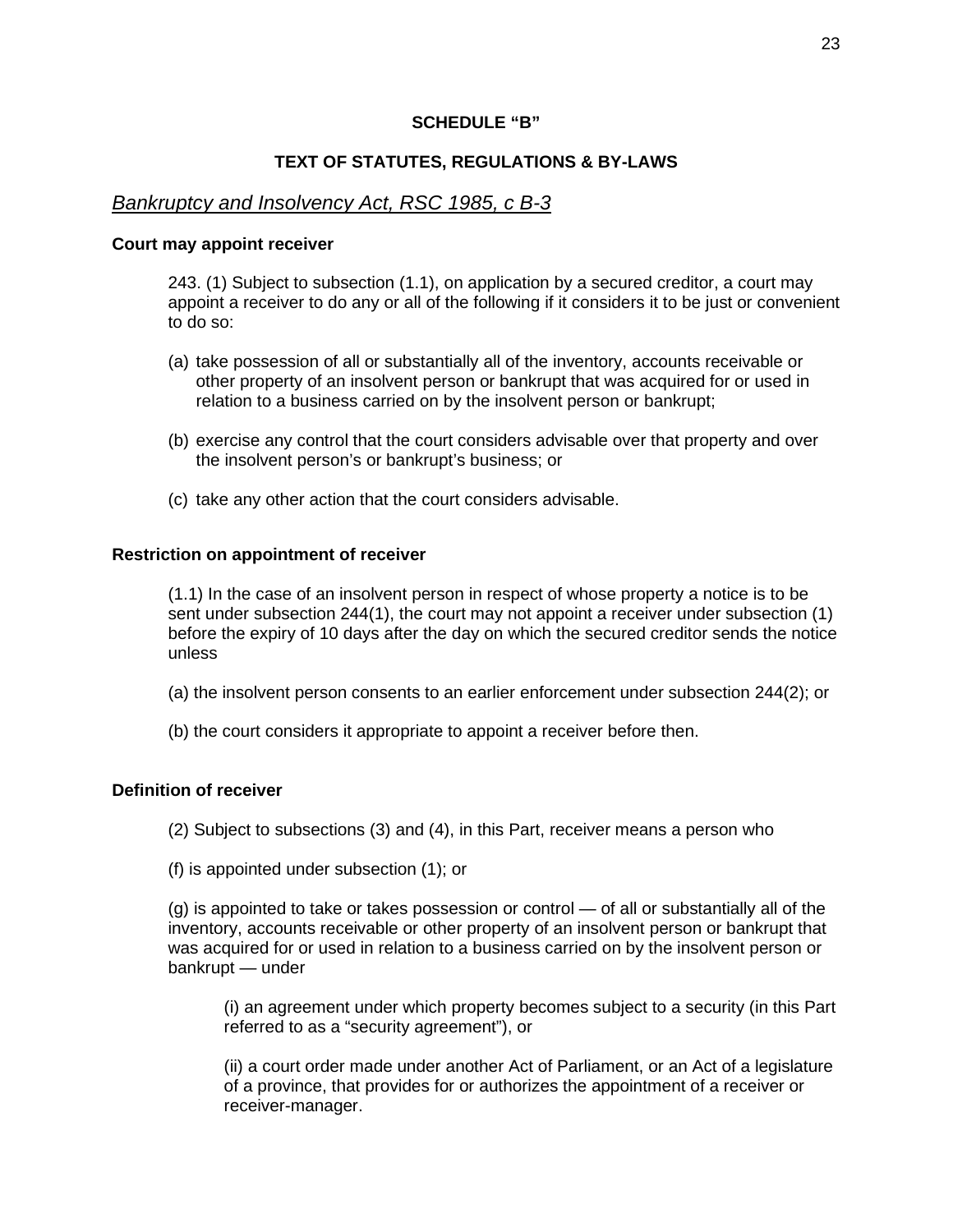# **Definition of receiver — subsection 248(2)**

(3) without reference to paragraph (a) or subparagraph (b)(ii).

# *Trustee to be appointed*

(4) Only a trustee may be appointed under subsection (1) or under an agreement or order referred to in paragraph (2)(b).

### *Place of filing*

(5) The application is to be filed in a court having jurisdiction in the judicial district of the locality of the debtor.

# *Orders respecting fees and disbursements*

(6) If a receiver is appointed under subsection (1), the court may make any order respecting the payment of fees and disbursements of the receiver that it considers proper, including one that gives the receiver a charge, ranking ahead of any or all of the secured creditors, over all or part of the property of the insolvent person or bankrupt in respect of the receiver's claim for fees or disbursements, but the court may not make the order unless it is satisfied that the secured creditors who would be materially affected by the order were given reasonable notice and an opportunity to make representations.

# *Meaning of disbursements*

(7) In subsection (6), disbursements does not include payments made in the operation of a business of the insolvent person or bankrupt.

### *Advance notice*

244 (1) A secured creditor who intends to enforce a security on all or substantially all of

- (a) the inventory,
- (b) the accounts receivable, or
- (c) the other property

of an insolvent person that was acquired for, or is used in relation to, a business carried on by the insolvent person shall send to that insolvent person, in the prescribed form and manner, a notice of that intention.

### *Period of notice*

(2) Where a notice is required to be sent under subsection (1), the secured creditor shall not enforce the security in respect of which the notice is required until the expiry of ten days after sending that notice, unless the insolvent person consents to an earlier enforcement of the security.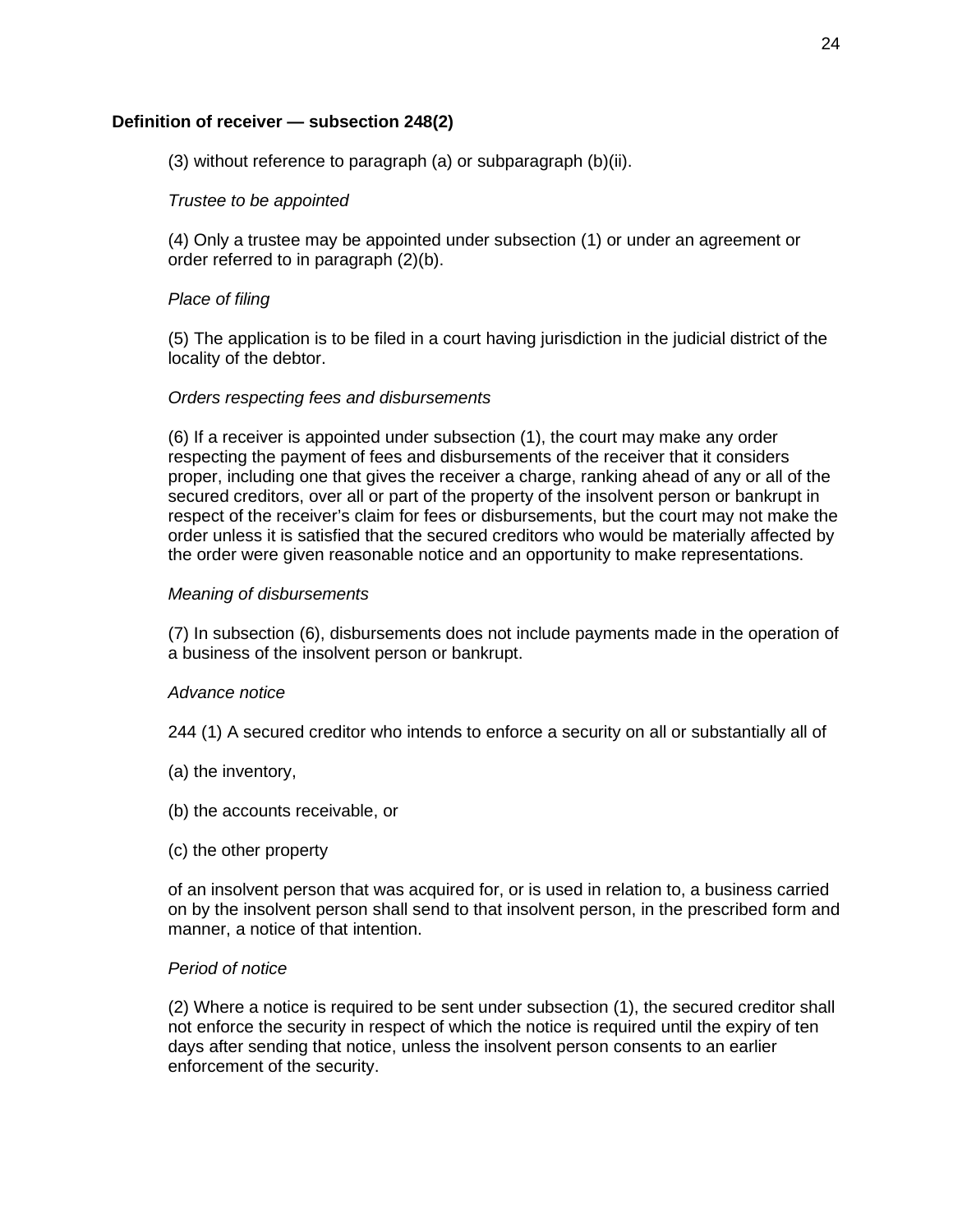# **No advance consent**

(2.1) For the purposes of subsection (2), consent to earlier enforcement of a security may not be obtained by a secured creditor prior to the sending of the notice referred to in subsection (1).

# *Exception*

(3) This section does not apply, or ceases to apply, in respect of a secured creditor

(a) whose right to realize or otherwise deal with his security is protected by subsection 69.1(5) or (6); or

(b) in respect of whom a stay under sections 69 to 69.2 has been lifted pursuant to section 69.4.

# **Idem**

(4) This section does not apply where there is a receiver in respect of the insolvent person.

# *Courts of Justice Act*, RSO 1990, c. C-43.

# **Injunctions and receivers**

101. (1) In the Superior Court of Justice, an interlocutory or mandatory order may be granted or a receiver or receiver and manager may be appointed by an interlocutory order, where it appears to a judge of the court to be just or convenient to do so.

# **Terms**

(2) An order under subsection (1) may include such terms as are considered just.